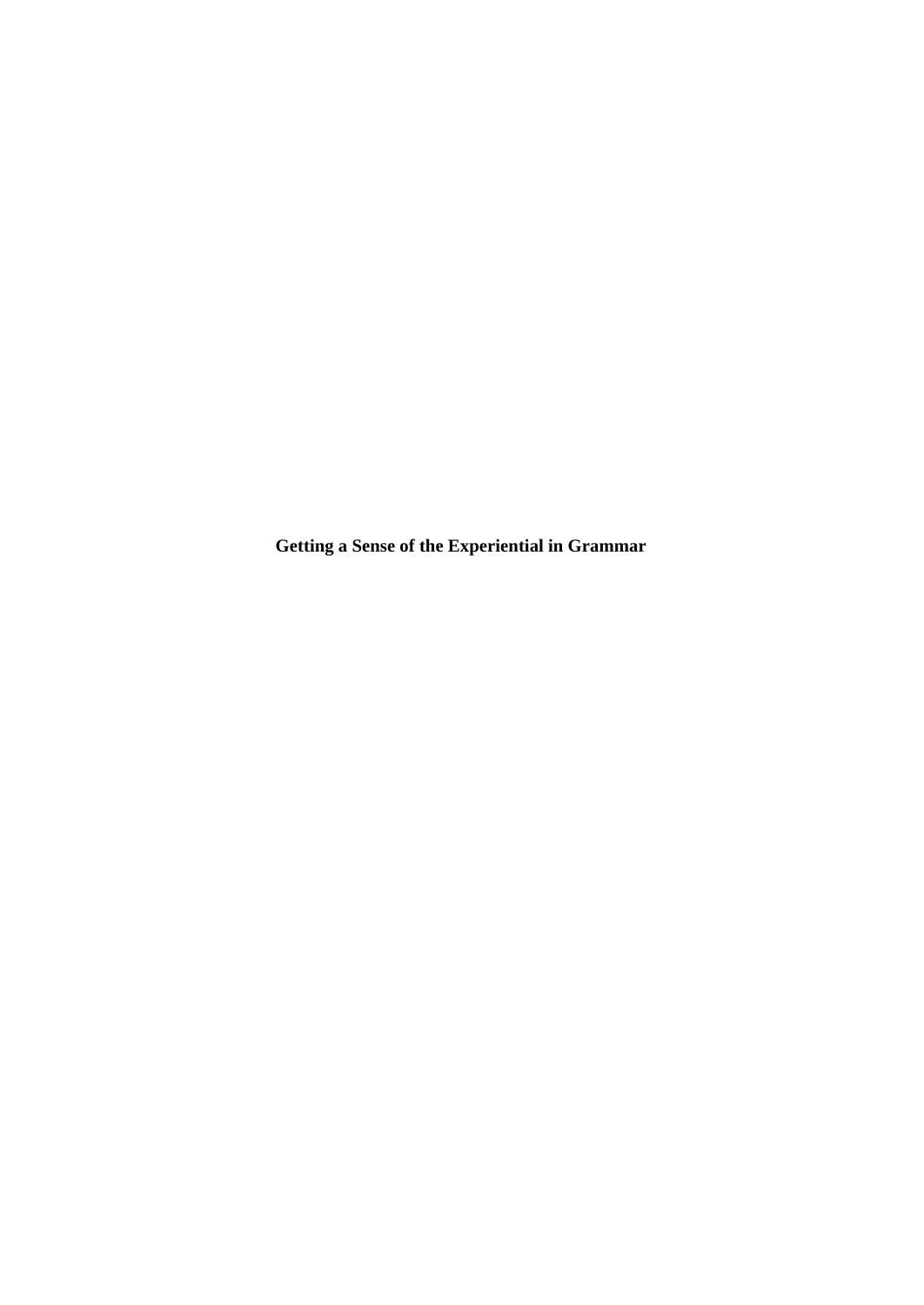**Getting a Sense of the Experiential in Grammar**

**Paul Tench**

**Centre for Language & Communication Research,**

**Cardiff University, PO Box 94, Cardiff CF10 3XB, Wales, UK**

**July 2001**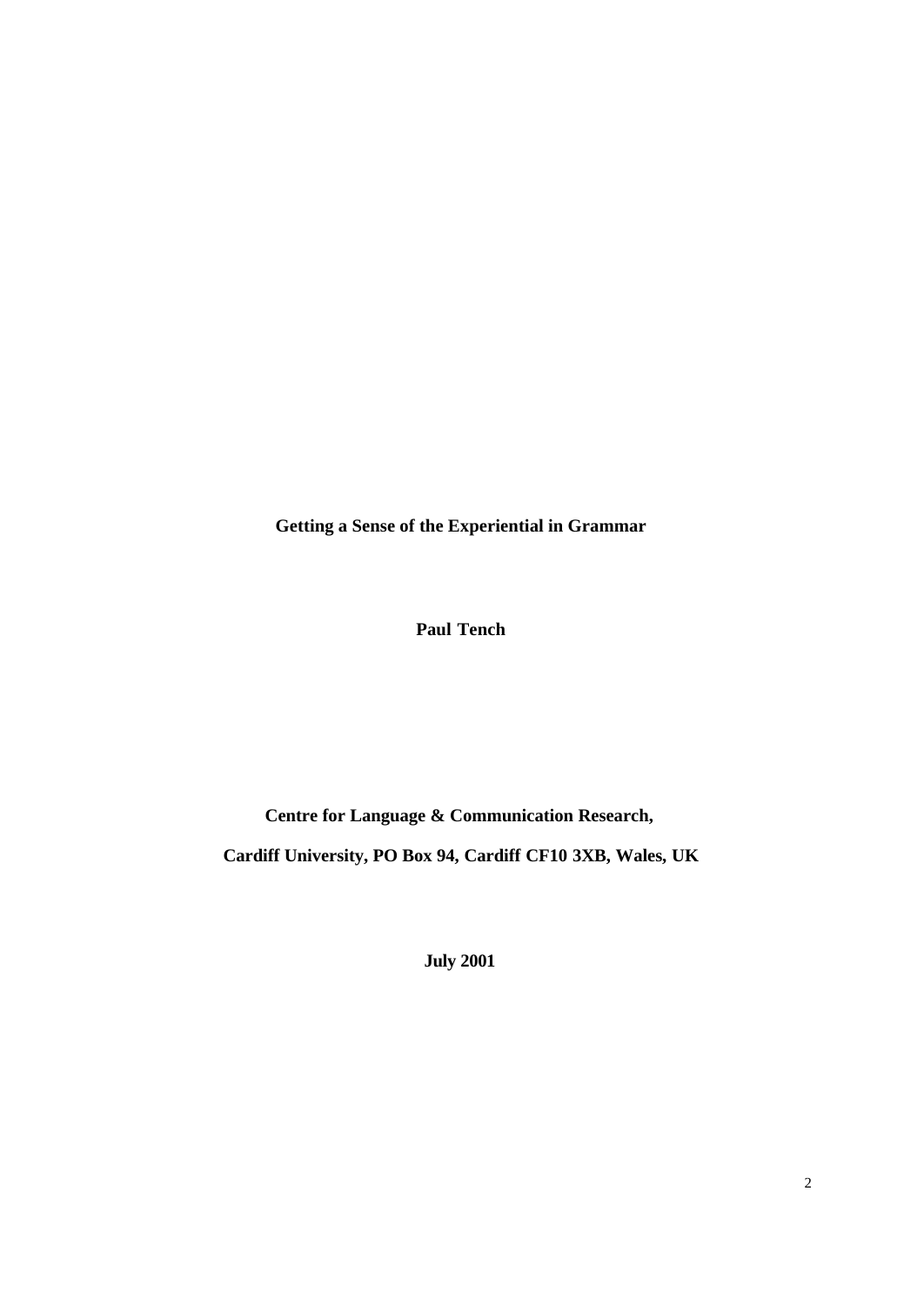# **Abstract**

This paper is an account of an attempt to raise awareness amongst first year university students of the experiential function of grammar and promote an approach that highlights meaning in grammar rather than form. An explanation is offered of the Hallidayan meta-functions 'experiential', 'interpersonal' and 'textual' in general, and of the components (processes, participants, circumstances) of the 'experiential' in particular. The study is couched in pedagogical terms as a report of the success of an actual programme. Success is shown by an analysis of student scores in a task of process analysis, which indicates in general terms that the content of the programme appealed to a large group of students with mixed A level backgrounds and mixed academic ambitions.

**Keywords:** grammar; teaching; functional; linguistics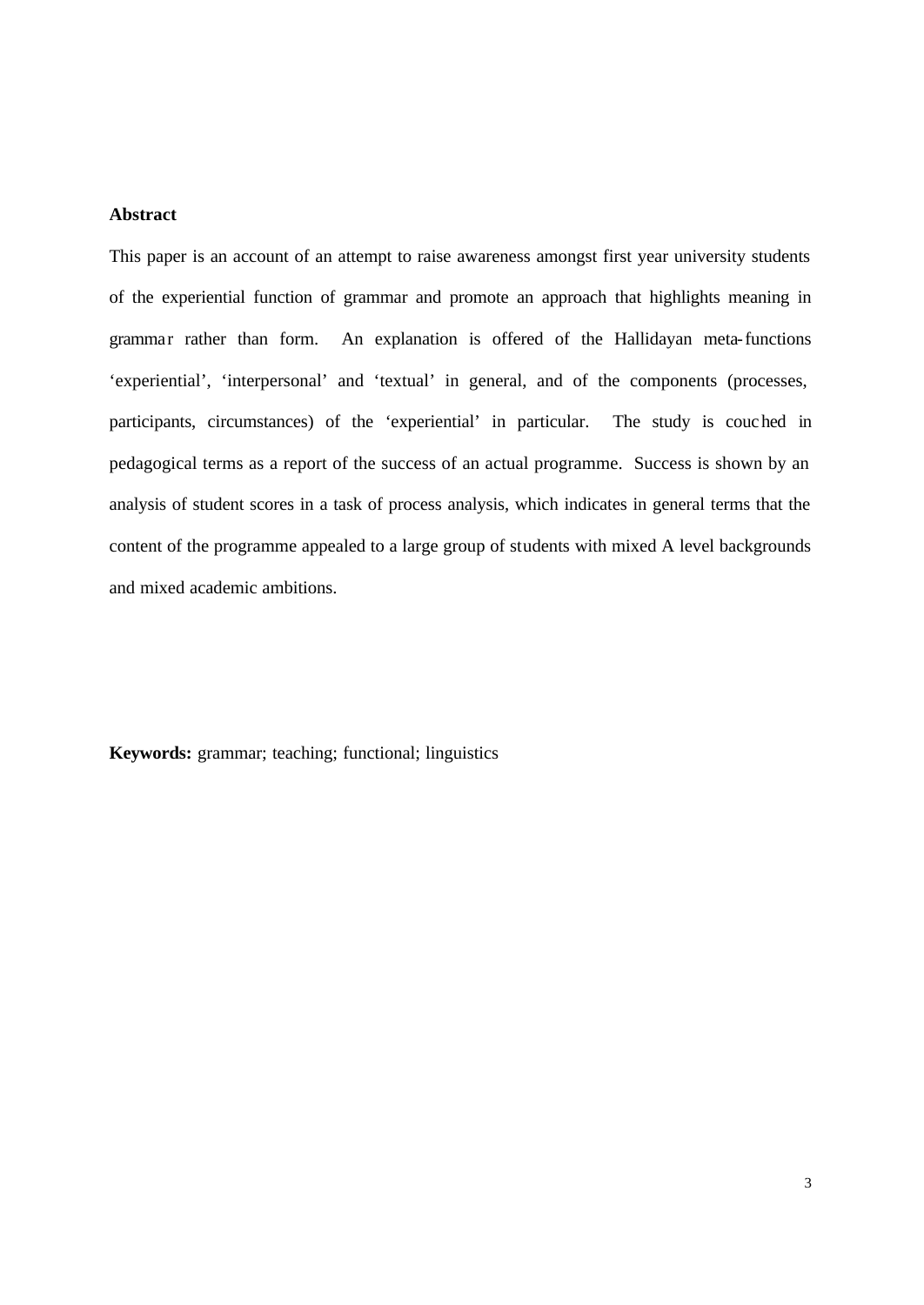#### **Getting a Sense of the Experiential in Grammar**

This is an account of an attempt to impart to first year university students a sense of the primary purposes of grammar. It is an attempt to counter the prevailing sense of formalism in the study of grammar and promote an approach that not only describes the function and purpose of grammar but also the design of it - in other words, to show why grammar is the way it is.

The decision to foreground the experiential function of grammar was taken on a number of grounds, but especially in the light of point 5 below:

- 1. It was assumed that students would respond more positively to a focus on meaning rather than on form, because they themselves are more conscious of meaning in their own use of language, especially in its spoken mode.
- 2. It is a common experience that students appear to be afraid of, or even antagonistic to, grammatical analysis (see, for instance, Hudson 2001) and fail to grasp its relevance. By presenting them with the primary purposes of grammar first, it is hoped that the relevance of grammatical analysis would be understood.
- 3. The time available on the course concerned was too limited to present even an adequate introduction to a full scale analysis of the grammar of English. (Such a course is available to these students in a subsequent year of their degree programme.)
- 4. The composition of the student audience (see below) has a very mixed background with respect to language awareness, ranging from those who gained *A* in A level *English*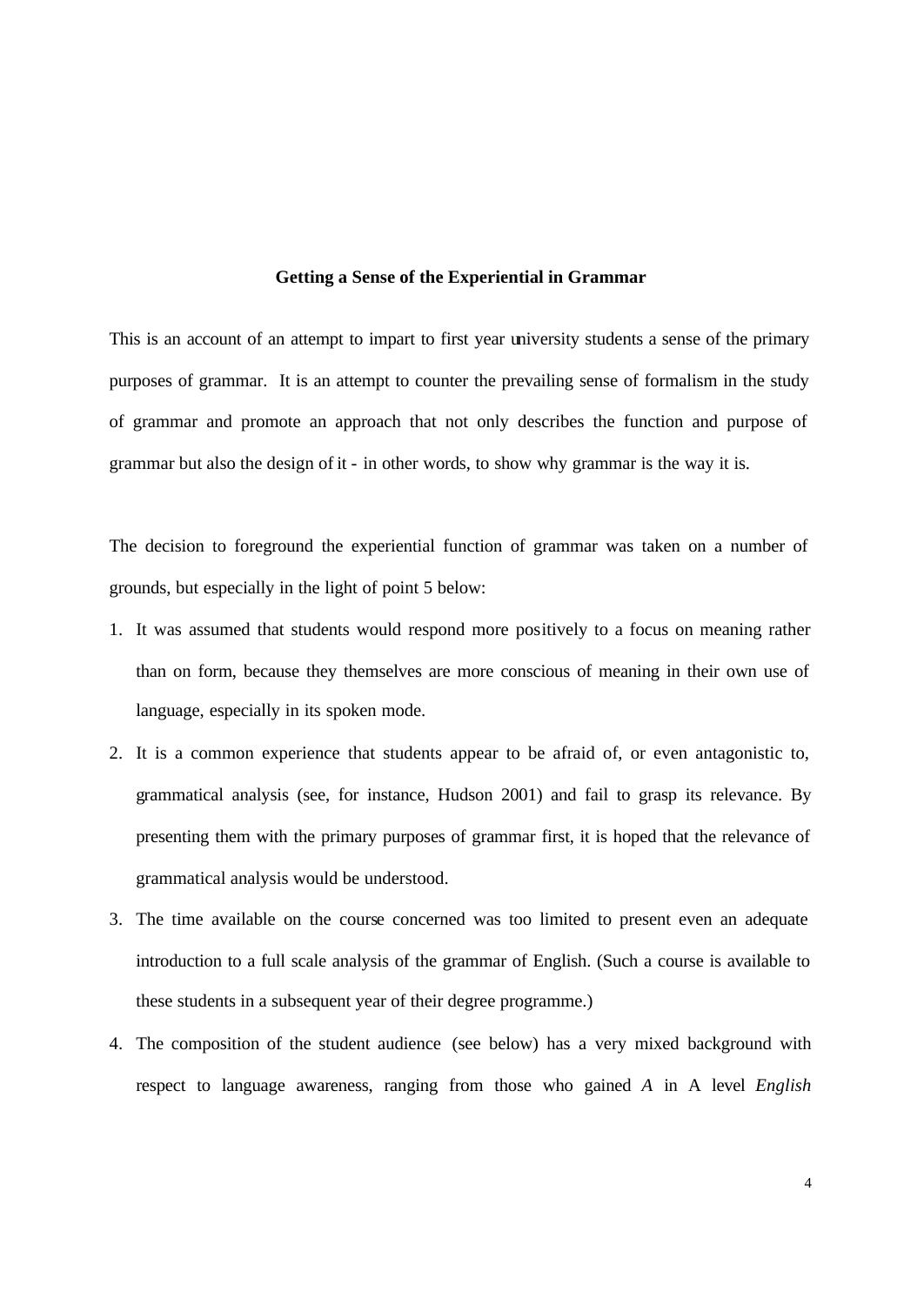*Language* to those who have not considered the forms and structures of language in any formal way at all. It was thus necessary

- a) to provide something new and interesting to the most informed students, and
- b) to provide something accessible to the least informed.
- 5. Experience of teaching grammar to such a mixed group of students in previous years had shown that the least informed students would suffer a distinct disadvantage if the course was unduly technical in its presentation of language and perform less well in assessments than the most informed.

Thus, for these reasons, it was decided to experiment with a presentation of the experiential function of grammar. The analysis of student scores at the end of this paper clearly suggests that the experiment was worthwhile, with the least informed students achieving good results, on a par with the most informed, and all students having learnt something new and valuable.

This paper first presents a brief introduction to what is meant by 'experiential'; then a description of the composition of the student audience; this is followed by an outline of the grammar component of the course; and concludes with an analysis of the assessment of a student assignment.

## **Experiential function**

This present approach relies essentially on Halliday's (1985/1994) distinction between the experiential, interpersonal and textual functions of grammar. In a sentence like the following, each of these three functions can be identified: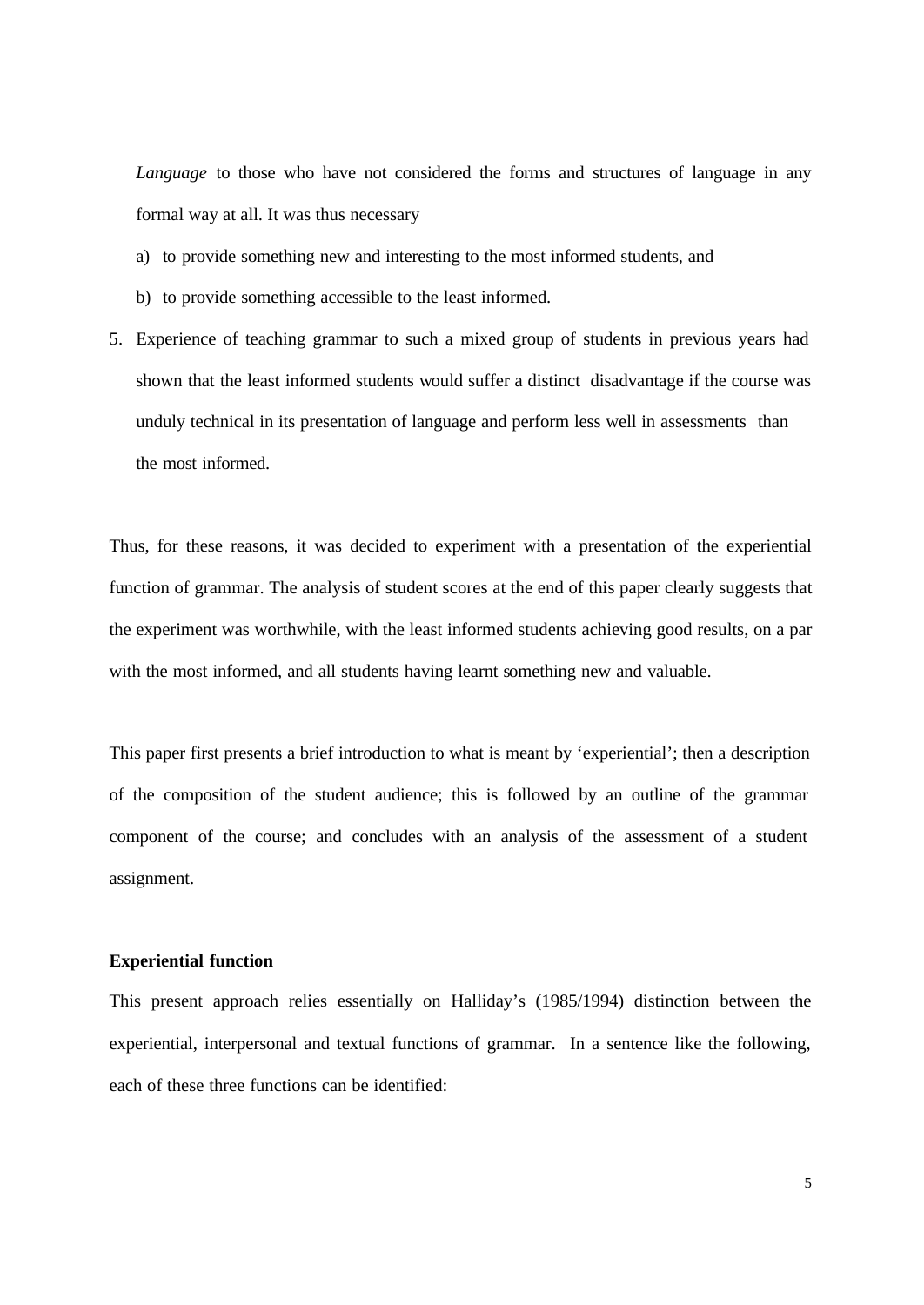1 My wife has been sent a bunch of flowers by one of her patients

The *textual* function identifies the **theme** of the clause; the immediate context in which this particular sentence makes sense would be 'talk' about *my wife*. If the immediate 'talk' had been about *flowers / bunches / bunches of flowers*, then the grammar of the sentence would very likely have been re-oriented with a different theme such as:

2 A bunch of flowers has been sent …..

And if the immediate 'talk' had been about *patients / her patients / one of her patients*, then the grammar would very likely have been re-oriented with a different theme again:

3 One of my wife's patients has sent …..

In other words, the ordering of the elements of a message to fit the immediate context is one function of the grammar, the 'textual' function.

The *interpersonal* function of grammar can also be easily illustrated from 1 above. As it stands, the sentence suggests that the speaker/writer is passing on information that they know, or believe, to be true, or at least are presenting as if true. But the speaker/writer could also seek information, and this difference in their communicative intention, this different 'speech act', is typically realised by a difference in grammar, thus:

4 Has my wife been sent a bunch of flowers

The position of the grammatical subject and the finite verb has changed. Questions of a different kind also require changes in grammar, eg

5 Who has been sent a bunch of flowers

the so-called 'wh-' interrogative, which involves the 'wh-' items: *who, what, which, whose, where, when, why, how.* Thus grammar responds to different statuses that the speaker/writer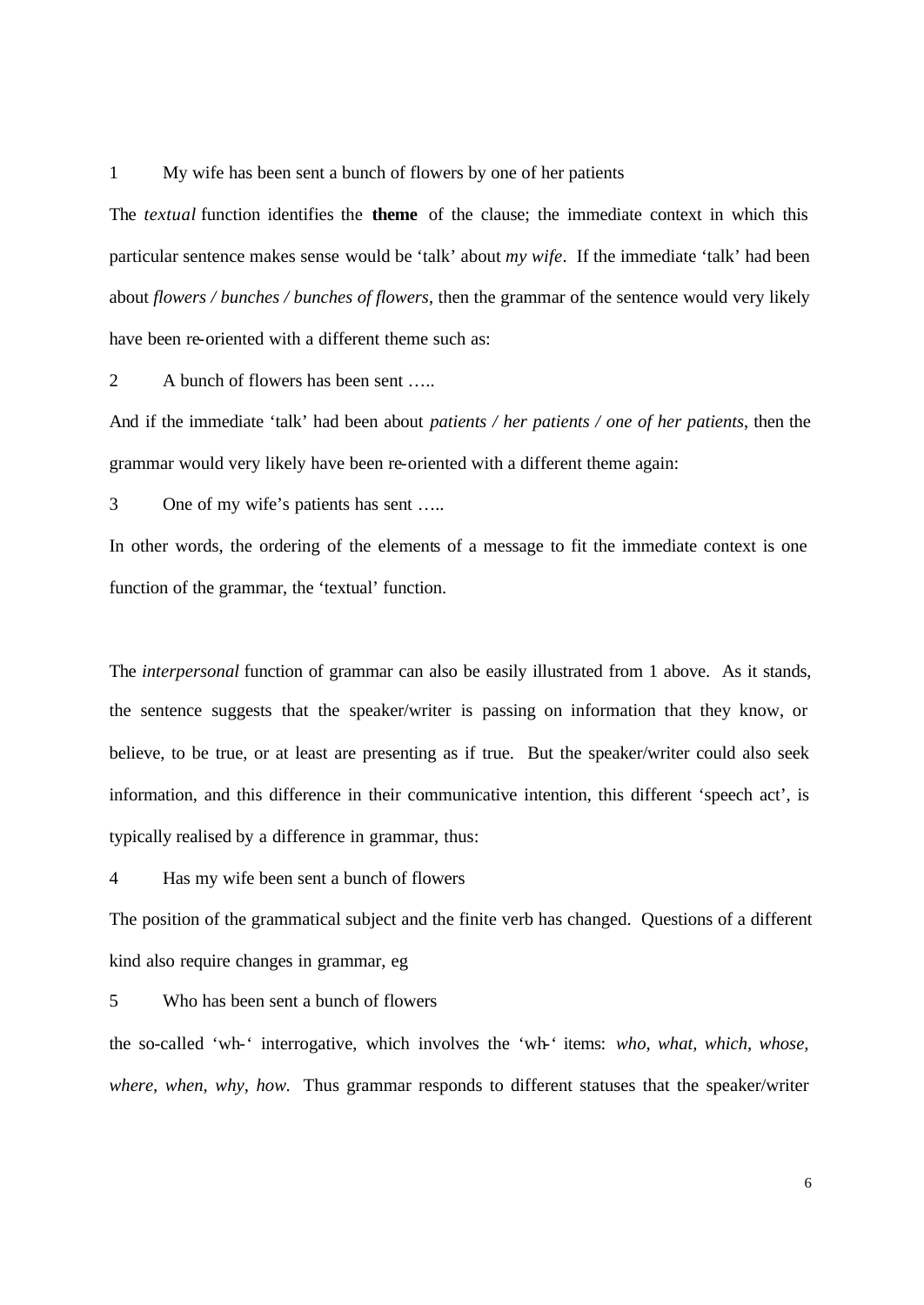adopts in relation to the addressee, eg knowing something, or not knowing and therefore asking someone who is deemed to know; or having the authority to tell someone what to do. These changes in grammar reflect the 'interpersonal function'. (It should be noted, that Halliday extends the notion of the interpersonal function to modality, 'the speaker's judgement of the probabilities, or the obligations involved' (Halliday, 1984: 75) in what is being said.)

Whereas the textual function orientates the message to its local context, and the interpersonal function relays the speaker's/writer's status vis a vis the addressee (and their choice of modality) the *experiential* function expresses what is actually going on. In the sentence under consideration, the grammar tells us who sent what to whom. Although *my wife* is the grammatical subject in 1, it was not she who sent the flowers; she was the beneficiary, *one of her patients* was the actor, ie the one who did the sending, and a *bunch of flowers* was the goal of the action, ie what *one of her patients* sent. All this information could have been expressed in a different way, retaining the identical who-did-what scenario:

6 One of my wife's patients sent her a bunch of flowers

In this case, the experiential roles of each participant are maintained and are presented in what may be considered a more logical order: an actor, initiating a process of sending, a beneficiary, and a goal. 1 and 6 'say' the same thing: the textual function of the sentences is different, but the experiential function (as well as the interpersonal function) is the same. (The experiential combines with the *logical* function of grammar, that is the relationship between clauses to form sentences and text, to constitute the *ideational* 'metafunction'; it is the experiential function that is in focus in this paper.)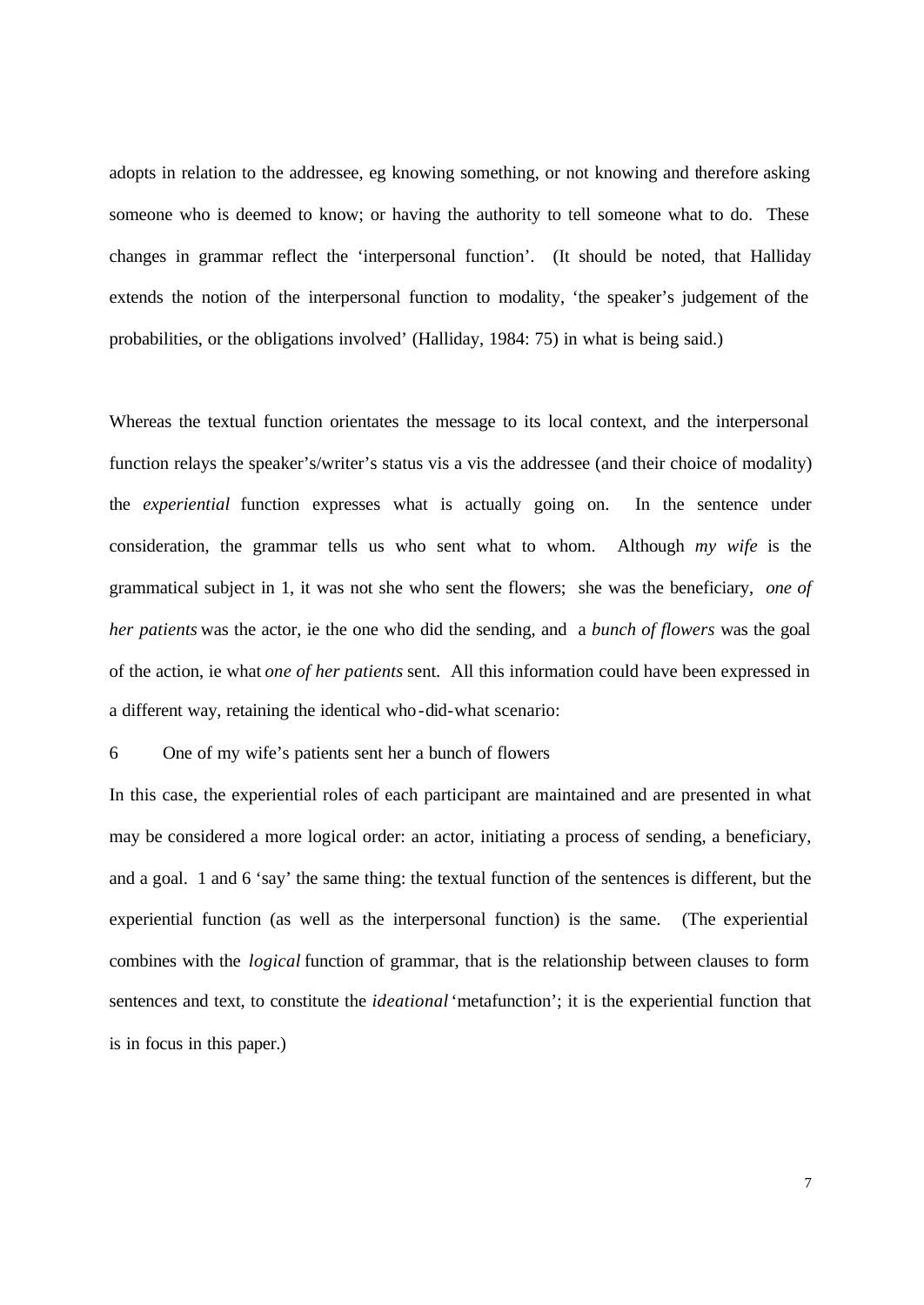It should be noted that although the textual, interpersonal and experiential functions all operate independently, they do so simultaneously. A speaker/writer adjusts the grammar of a message to reflect at the same time (a) their perception of a happening or a state of affairs (experiential), (b) their perception of the immediate context (textual) and (c) their presentation of their communicative intent and choice of modality. This is a view of grammar 'at work', ie that is functional, rather than a view of grammar as form. It is a view of grammar in talk, in action, in progress – grammar being used – and, above all, a view of grammar as meaning. It helps to explain the design of grammar, why grammar is the way it is; it is an approach that is explanatory, and not primarily formal, nor prescriptive – although there must be a place for the latter in teaching a language.

# **Pedagogical focus on meaning**

My present interest is to show why I believe a functional view of language to be valuable in an introductory course in linguistics for first year students at university. The course in question is a first year course at X…….. University entitled *Language in Communication* which attracts about 175 students each year. Of them, about 50 will go on to take a BA degree course with a clear language orientation with courses in phonology, syntax, lexis, discourse, sociolinguistics and a variety of applications of linguistics; about 60 will take a BA degree course in Communication with a focus on non-linguistic communication as well as a variety of language-based communication topics, like gender, persuasion, the media, etc; and the remainder (the largest group!) take the course as a 'subsidiary' subject because of present University of X…….. policies of offering a 'broadening' programme in the first year. This remainder includes students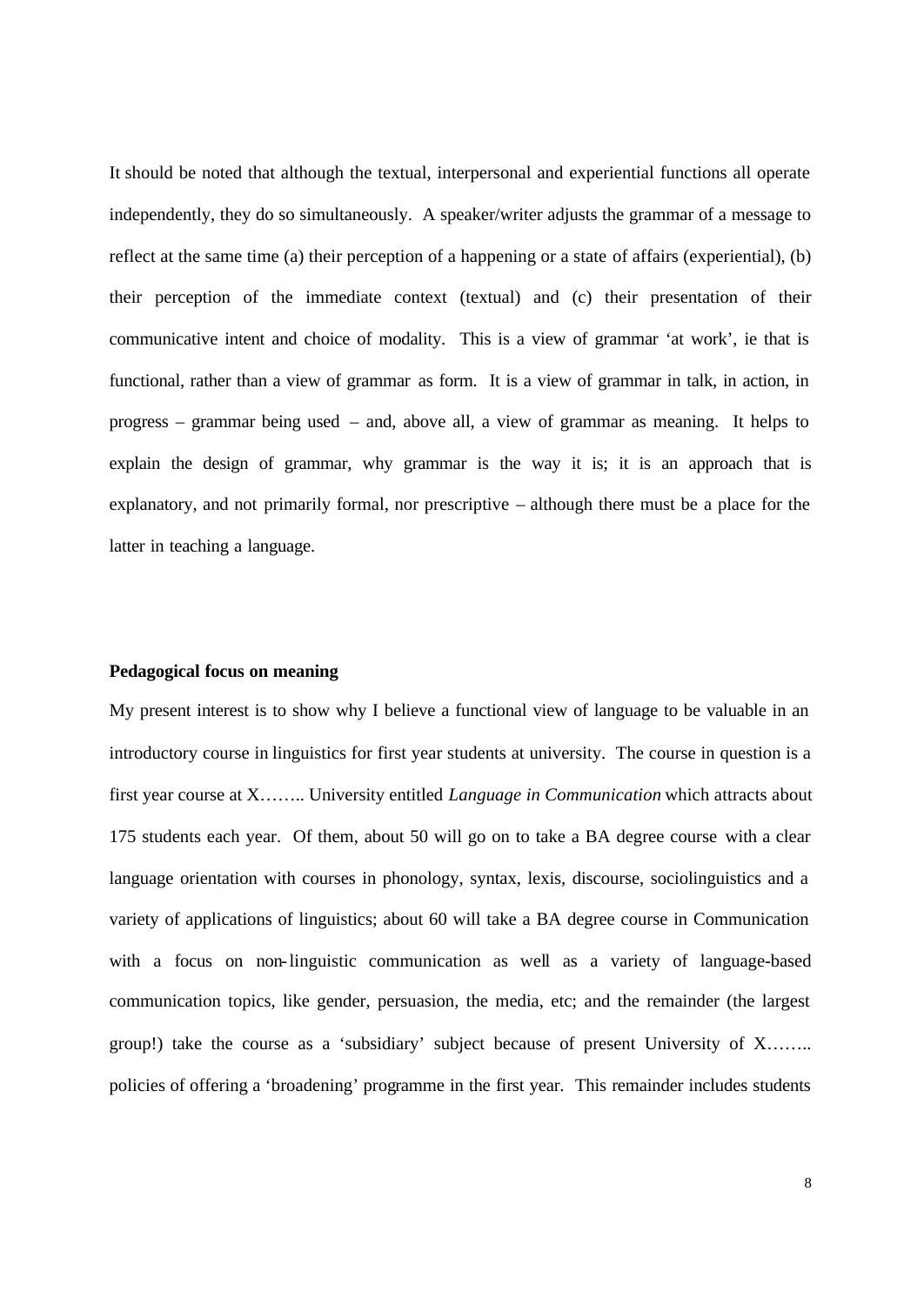of modern languages, music, history, English literature etc – the typical range of subjects in the Humanities. About 35 will have taken A level *English Language* or *English Language and Literature*, and another 35 an A level in another language; these will have a good, basic, grasp of formal linguistic terminology, including grammatical terms like *noun, verb, subject, indirect object, passive,* etc, but well over a hundred will have little, or no idea at all.

*Language in Communication* is a 'double' module, with 20 lectures and 5 seminars (12 groups of 14/15) within the first semester of the year, with 50% coursework (which involves the students in recording their own spontaneous speech, transcribing a portion, analysing conversation management, and a small task of grammatical analysis) and 50% written exam of mainly shortanswer questions. The challenge is to devise a programme that will appeal to the majority with little linguistics background and yet provide something new and interesting to those who have a relatively good background. The first two lectures are an introduction to salient characteristics of the phenomenon we call language ('Ten things you ought to know about language'), which are followed by a short series on lexical semantics ('Ten things we all know about words') and the written and spoken forms of words. Then come seven or eight lectures on grammar, which are followed up by an introduction to pragmatics.

The focus throughout is on meaning rather than form. The students are native speakers of English or advanced non-native speakers (IELTS 6.5). There is no traditional parsing of text, nor advice on improving language skills. The basic questions are: what is language? And what is language for? No distinction is made between standard forms and non-standard; so "*You ain't seen nothing yet!"* is treated as having meaning just as any standard form (although the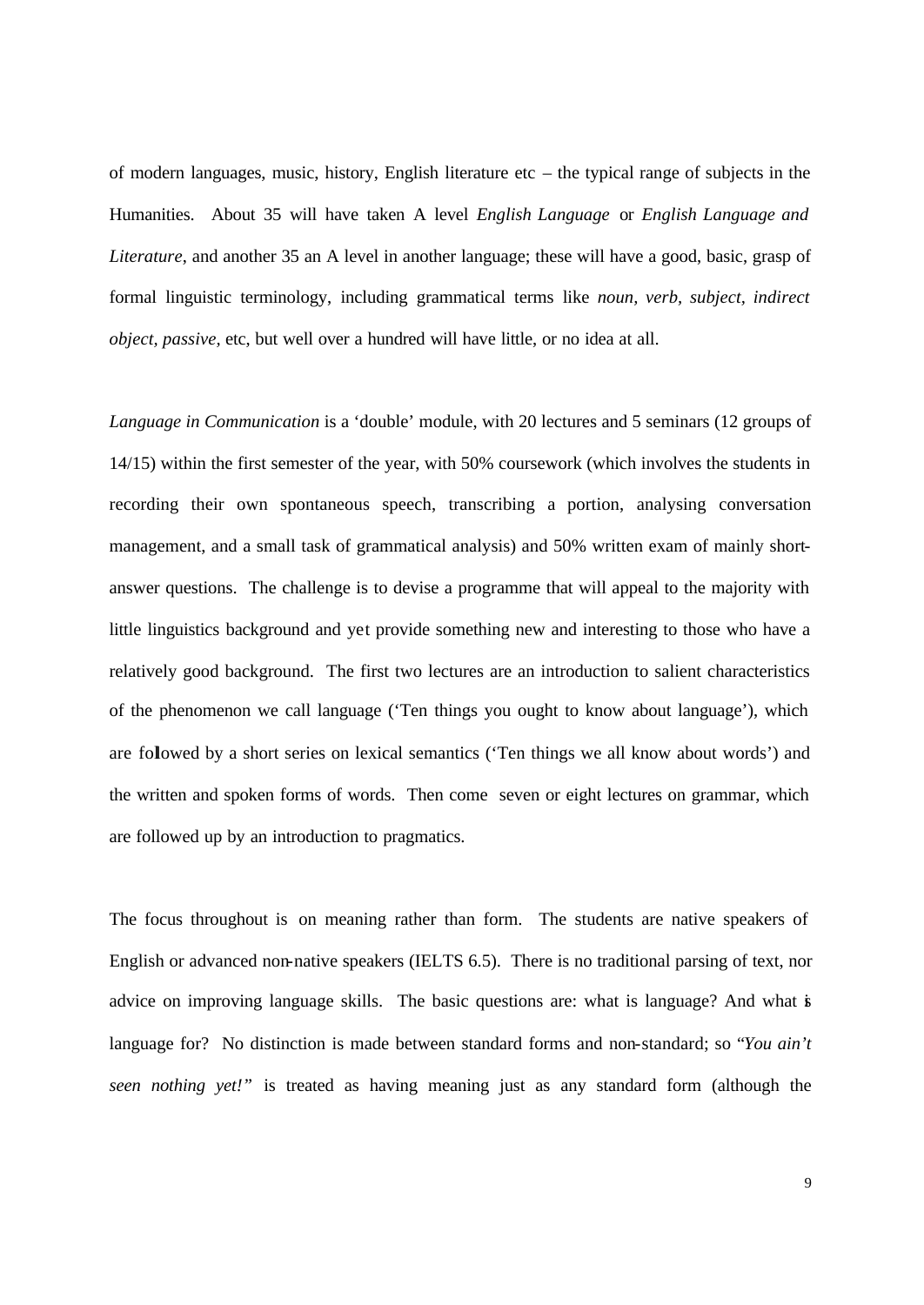sociolinguistics of it is dealt with elsewhere in the programme). Words are introduced as (linguistic) signs that represent single categories in the conceptualisation of our experience of life, and a few illustrations are given of how different languages 'slice up' that experience in ways different to those of English.

Then comes grammar (and there is a visible shudder throughout the audience!). But I ask the same two questions: what is grammar? (the shaping, ie morphology, and the sequencing, ie syntax, of words in phrases/groups, clauses and sentences) and what is grammar for? Or, why is there grammar at all in the world? Why does every single language in the world have it? It is interesting to see what answers they themselves give, which reveals their prejudices about correctness, clarity and social acceptability. But they have to concede that *"You ain't seen nothing yet!*" has clear meaning and is socially acceptable in context, George W Bush having just made such a pronouncement upon being declared US president.

My primary objective was to present the experiential func tion of grammar, and secondarily the textual and interpersonal functions; the interpersonal function at the level of clause types (declarative, interrogatives, imperative, exclamative) provides a means of introducing pragmatics (statements, questions, commands, exclamations, and a host of other speech acts) and thus, eventually, that level of meaning too. (Students who are not familiar or confident with traditional grammatical terminology are recommended to study Crystal (1996) by themselves!)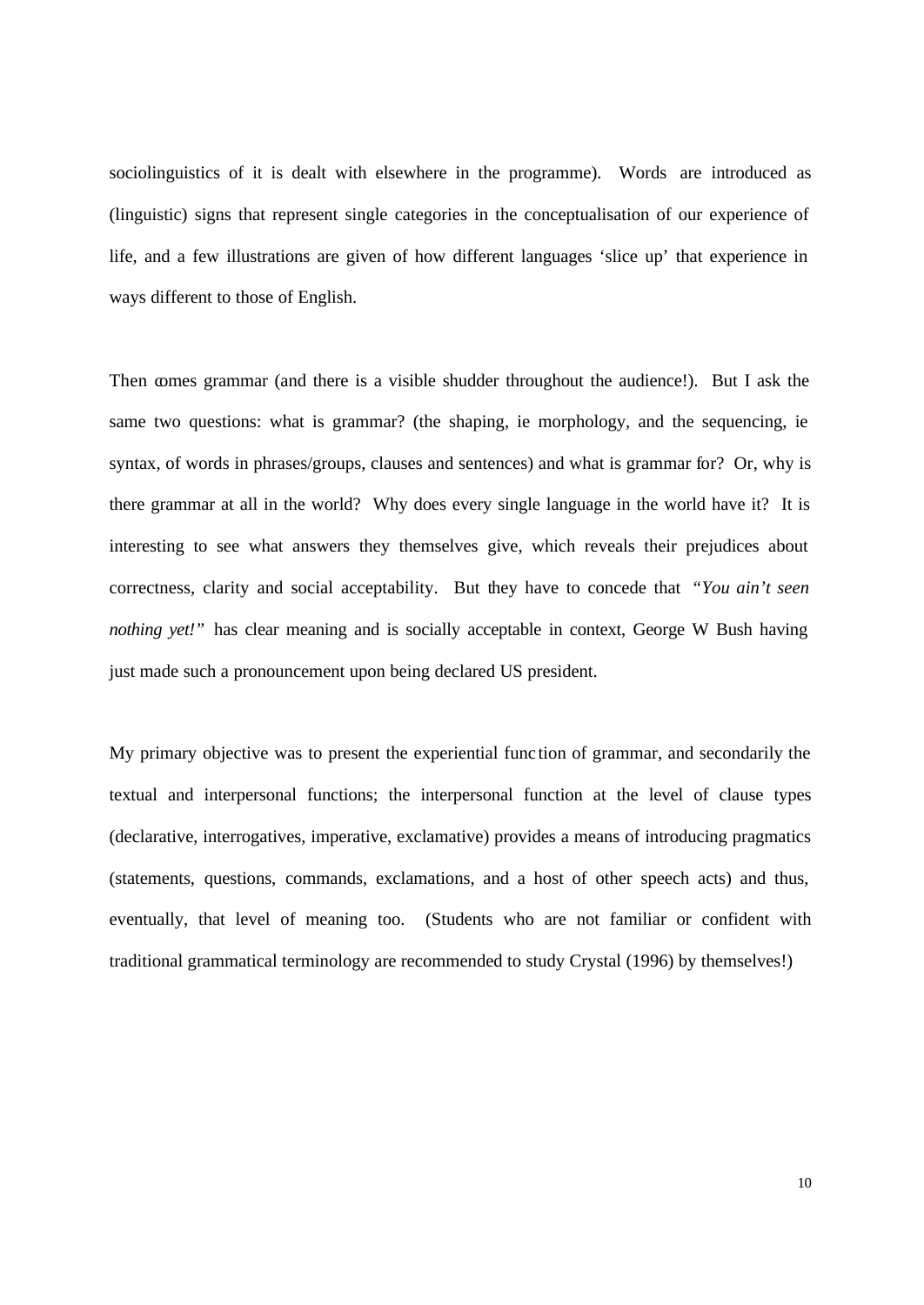#### **Processes and participants**

My starting point was that just as words have meaning – a notion that the students would not dispute – grammar too has meaning – a notion that is much less familiar; and not just the meaning related to morphology (plurality, tenses, comparison) but an order of meaning related to syntax. Whereas words represent the categorisation of our experiences of life in terms of entities: things, qualities, states, actions, and relationships (like time, manner and place), syntax represents the categorisation of our experience of life in terms of happenings: who does what? and to whom (or what), and why, how, where, when?

Bonfire night presents a useful illustration. Pretending to read the instructions on a firework – and then pretending to do it – illustrates the language representing happenings: *Place the firework on a firm surface, light the blue touch paper, and retire.* There are 'processes' (placing, lighting, retiring) involved, 'participants' (who does the placing; what gets placed, etc), and circumstances (in this case, a location). There were three different types of process: *placing* requires an actor (or agent), a goal (or affected), ie the firework, and a circumstance of location – all three 'participants' are obligatory in our (English) notion of what happens in *placing*. Lighting requires an actor and a goal, but does not require the specification of a circumstance; *retiring* requires an actor but not a goal, and again circumstances are optional. This illustration gives me the opportunity of introducing the term 'transitivity', with the idea of an action 'passing' from one participant 'across' to another – or not, as the case may be. Certain processes are transitive, and others are not; thus the concept of transitivity is related to the way we perceive different kinds of happenings, and thus it constitutes a kind of meaning that can be compared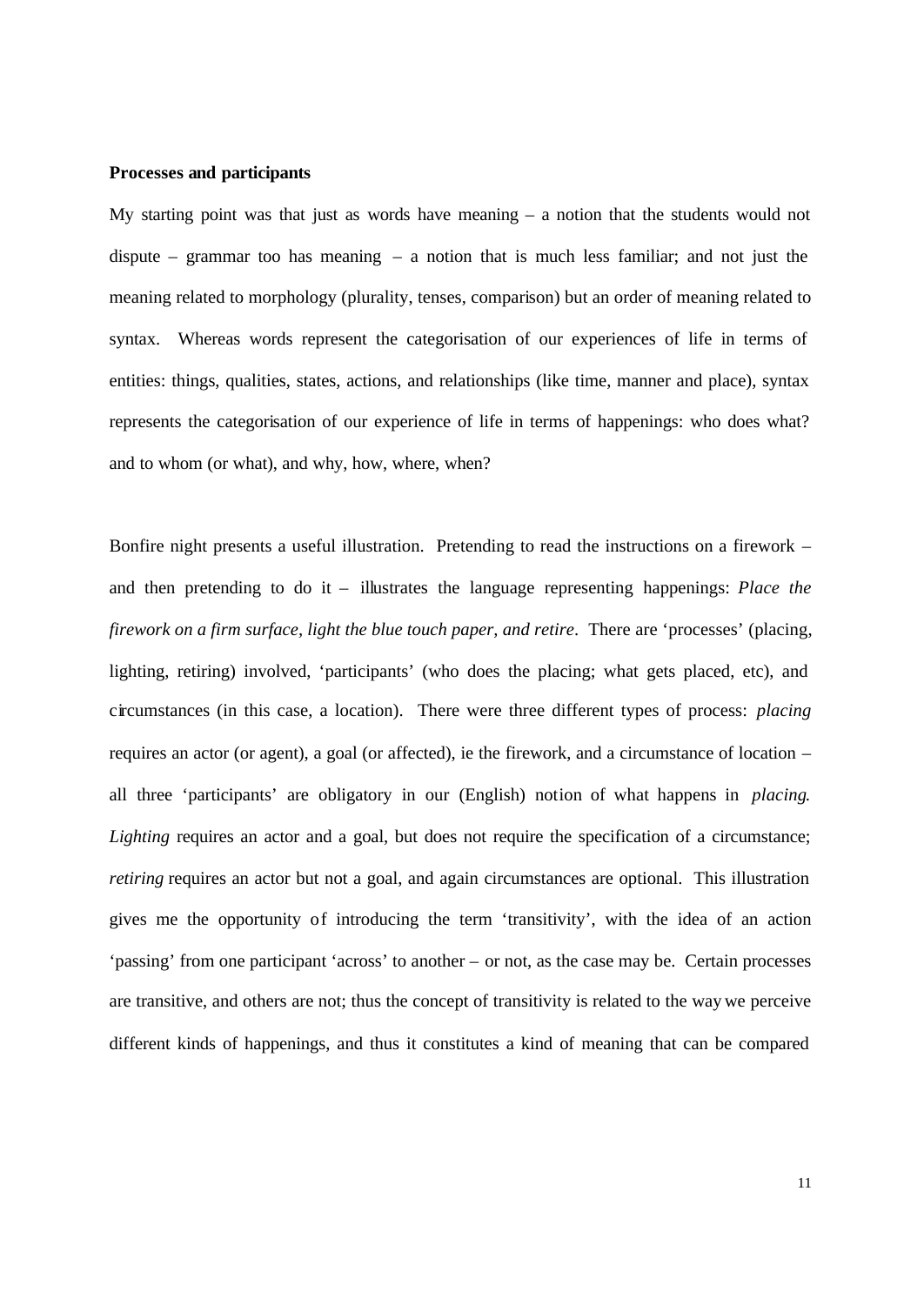with the kind of meaning associated with words. (Transit vans and transit lounges help to illustrate the concept of 'passing from one thing or place to another'.)

Babies provide another useful illustration, this time of intransitivity  $-$  the kind of activity they engage in that does not involve another participant. What do they do? They sleep, wake up, smile, chuckle, shout, cry, lie in their cot, bok, stare  $-$  all intransitive processes, that are primarily realised as intransitive verbs.

A transitivity of a rather different kind is recognised by identifying a range rather than a goal. A goal is identified by asking the question "What was affected (or impacted on) by *x* (the actor) doing something?" In the illustrative examples above, it was the *bunch of flowers*. But in

# 7 One of her patients sang her a song

we cannot say that the *song* was 'affected' (or 'impacted on') by the 'actor' doing the singing. Rather, *a song* indicates the form that the 'process' of singing took; thus *a song* in 7 is classified as a 'range' rather than a goal. The range (Halliday 1984:134) expresses either the process itself in general or specific terms as in 7 or the domain over which the process takes place as in 8:

8 One of her patients played her a piece of music

Giving and other similar processes have double transitivity in that a beneficiary is obligatory as well as a goal. Sending is also ditransitive, with a goal and a beneficiary as in 9, or a destination as in 10:

9 One of her patients sent her a card

10 One of her patients sent the card to the hospital

Putting, placing and similar processes must have a goal and a location: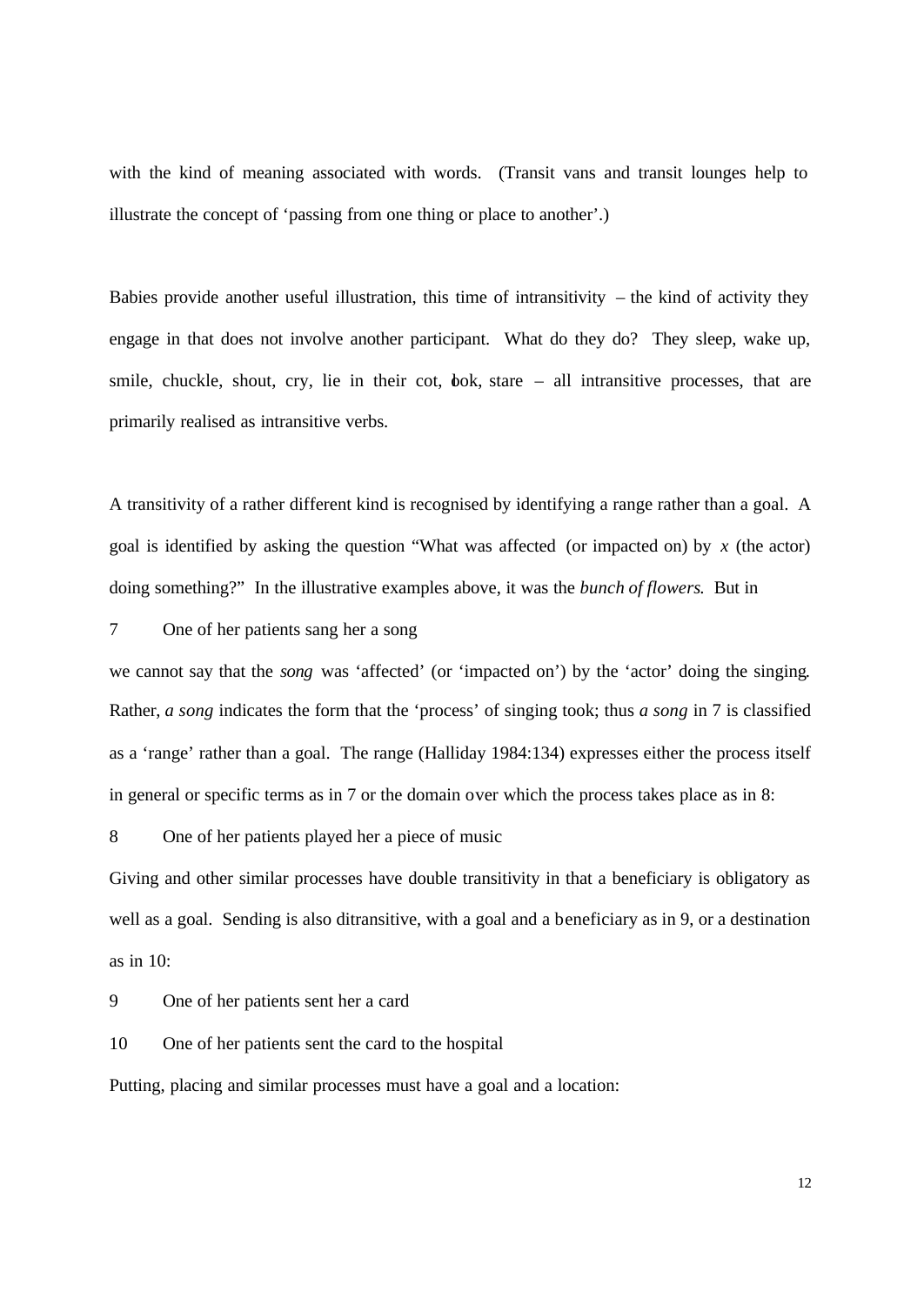- 11 She put the bunch of flowers in her new vase
- 12 She tied the card around the vase

Weather expressions illustrate processes which in English are perceived as not involving any participant; who or what does the *it* refer to in *It's raining / snowing / blowing a gale*? Here is also an opportunity to discuss cultural divergences in perception: this is how we represent *raining* in English, but in a dialect of Chinese, it is represented by the equivalent of 'the sky is dropping water' (Halliday 1985:102).

#### **Passive voice**

Once the concept of transitivity is grasped, passive voice can be explained. Although I cannot escape from referring to form – and, in any case, the students can all form passives – it is the function of the passive that I emphasise. Why do we do it? Why do we have the option of expressing an event in quite radically different ways? The two main answers involve the textual function and the choice of not specifying the actor of a transitive process. If someone has been talking about John, it would be natural to say, for example:

13 He's painted the wall

but if the talk has been about *the wall*, the alternative is more natural:

14 The wall's been painted (by John)

in other words, the voice choice reflects the local orientation of the message, at a particular point in the text (Martin et al 1997: 21).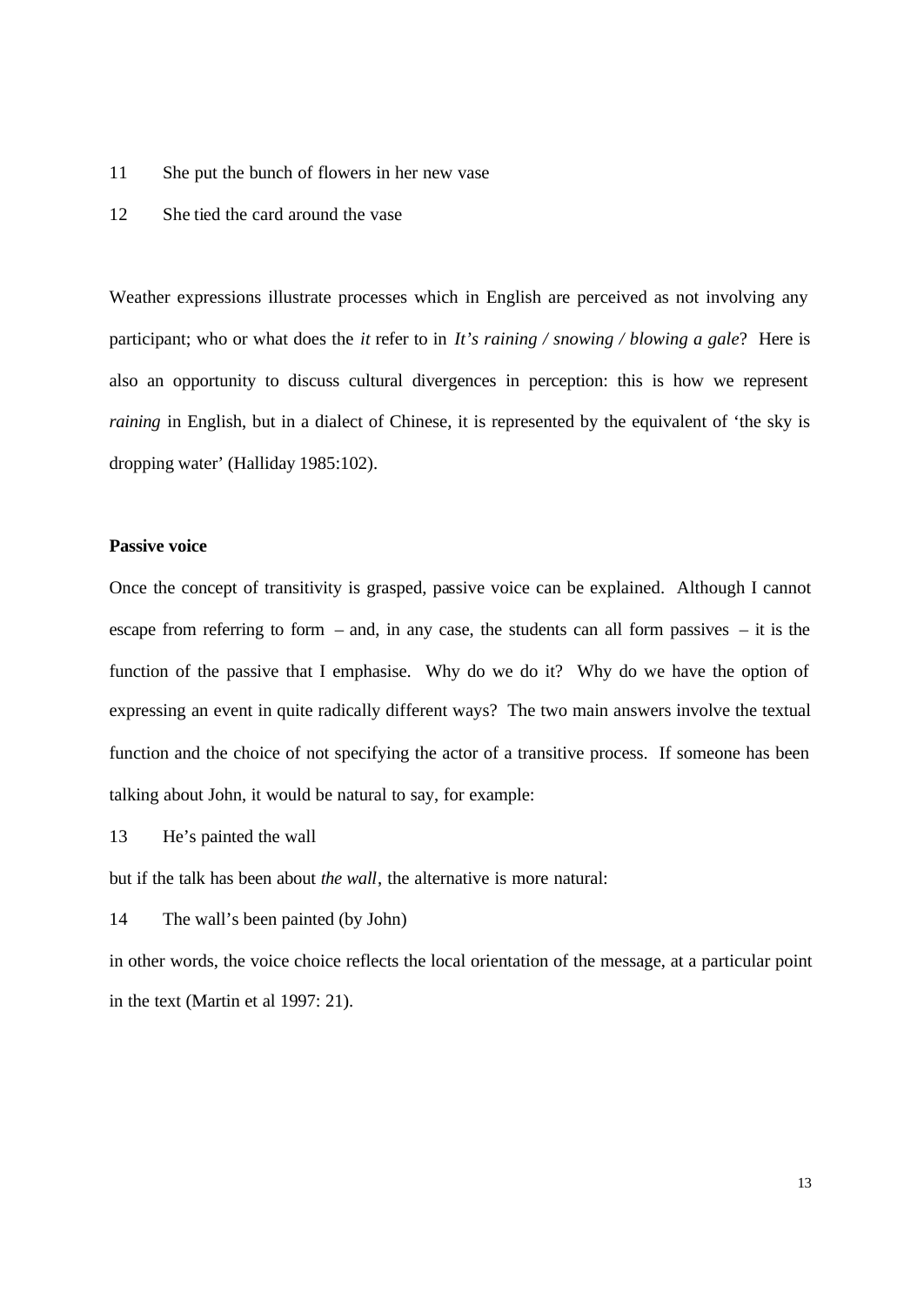Why should we ever want to avoid specifying the actor of a process? Perhaps the actor is already known or, in a given culture, obvious (eg *I was brought up in Somerset*); or the identity of the actor may be irrelevant or unknown (eg *He was killed in the war*), or possibly deliberately treated as if unknown (eg *Oh dear, the jug's been broken*, when knowing full well who broke it!). An advert for AA Car Data Check was helpful: a man is holding a placard which says:

15 I am angry and upset I was sold a stolen car It was impounded I lost the car

Why the passives? The seller is now irrelevant; the thief who stole the car is unknown; it is obvious therefore now who upset him; and we all know that it is the police who impound stolen cars. Such an illustration also helps to separate the ideas of (grammatical) 'subject' and (semantic) 'actor'.

Reference to unspecified actors gives me the opportunity to reflect on what appears to be an increasing usage of *get* in passives. *Get*-passives appear to be used 'overwhelmingly with the absence of an explicit agent, suggesting that emphasis is on the event/process and the person or thing experiencing the process' (Carter & McCarthy, 1999:54). Whereas Carter & McCarthy (1999) and Crystal (1996:89) draw attention to a predilection for unpleasant events to be reported with *get*-passives, it seems to me that the basic motivation for choosing *get* is to indicate a change of state, an 'inchoative' meaning as noted by Jesperson (1949 ¶ 8.8) and Gronemeyer (1999: 26-29), on the analo gy of *to get wet*. After all, *to get interested in somebody, to get engaged* and *to get married* do not have to be understood as unpleasant processes!

## **Circumstances**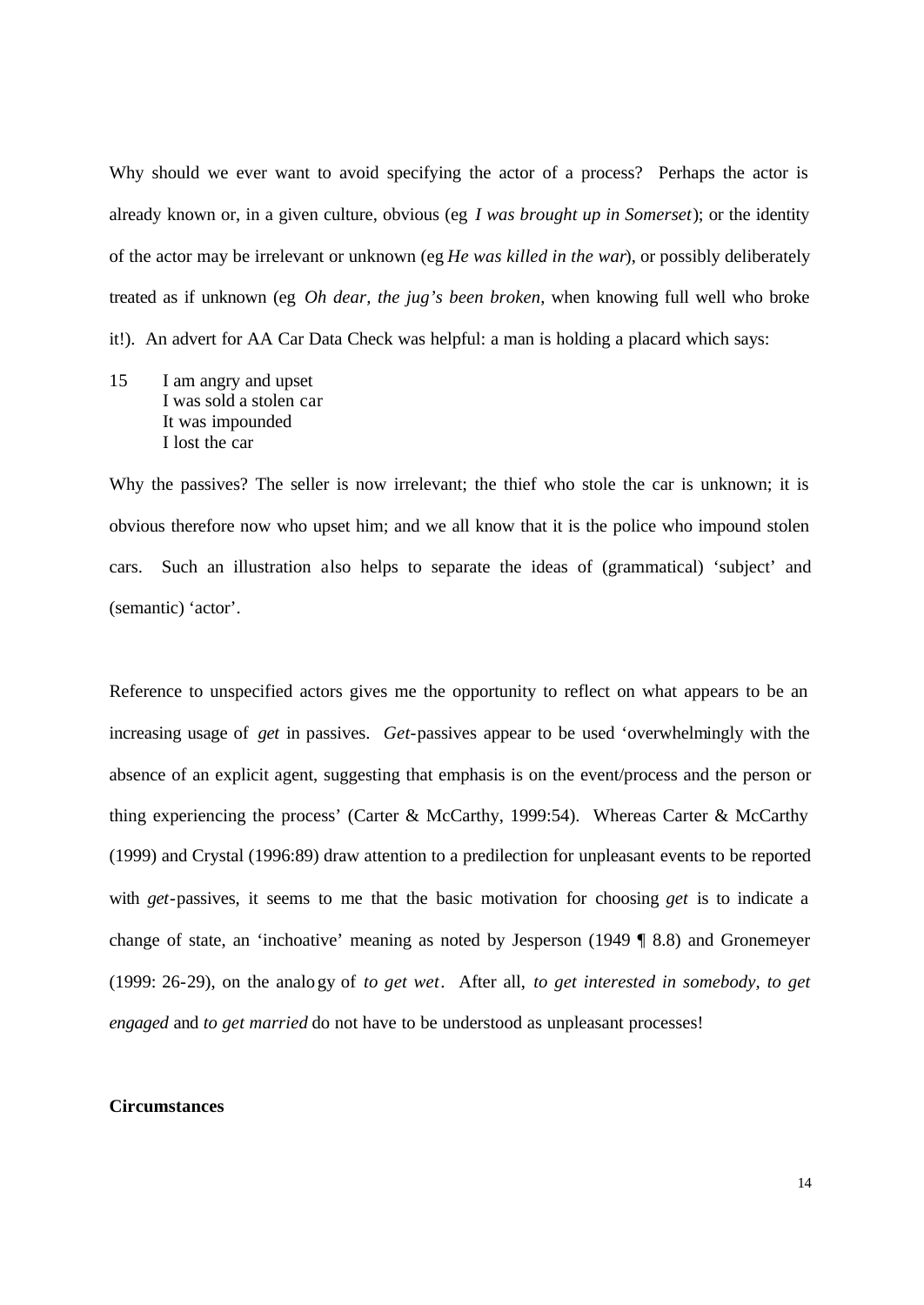*Circumstances* are my third topic in grammar – and their realisation as adverbs, adverbial phrases, prepositional phrases and subordinate clauses. When we talk about happenings, we often need to refer to their relative timing, location, manner (quality; means etc), causes, conditions, accompaniment (eg *together, with / without me; by myself*), addition (eg *too, also; as well as me; nor do I*), substitution (eg *instead; in place of …..; instead of going home*), exception (eg *otherwise, else; except for …..; bar the kitchen sink* ), matter (eg *about food;* advise someone *of their rights*), role (eg *as a friend; for a youngster*) and viewpoint (eg *technically; morally; in my opinion, according to experts*). In certain processes like *putting*, a circumstance is obligatory and thus acts as a participant of the process. With circumstances, I complete my review of the semantic/experiential components of a clause/sentence. I have so far confined myself to so called 'material' (or 'action') processes because they far outnumber all other kinds of processes and because their particular roles are easier to demonstrate. But life is not all (material) action, and grammar reflects this observation.

# **Mental and verbal processes**

Halliday identifies a number of different non-material processes: mental, relational, behavioural, verbal and existential processes. These are identified not only on the semantic basis of different kinds of processes but also by the distinctive linguistic characteristics of their realisation in grammar. He explains the distinctive grammar of *mental* processes in detail (Halliday 1984:106- 12). Mental processes are those of perceiving (or physical sensation, like seeing, hearing, touching, tasting, smelling), liking (or affection, like loving, hating, fearing, wanting, regretting) and knowing (or cognition, like thinking, realising, deciding, remembering, forgetting); they are not actions in the sense that they can be used in response to a question like "What are they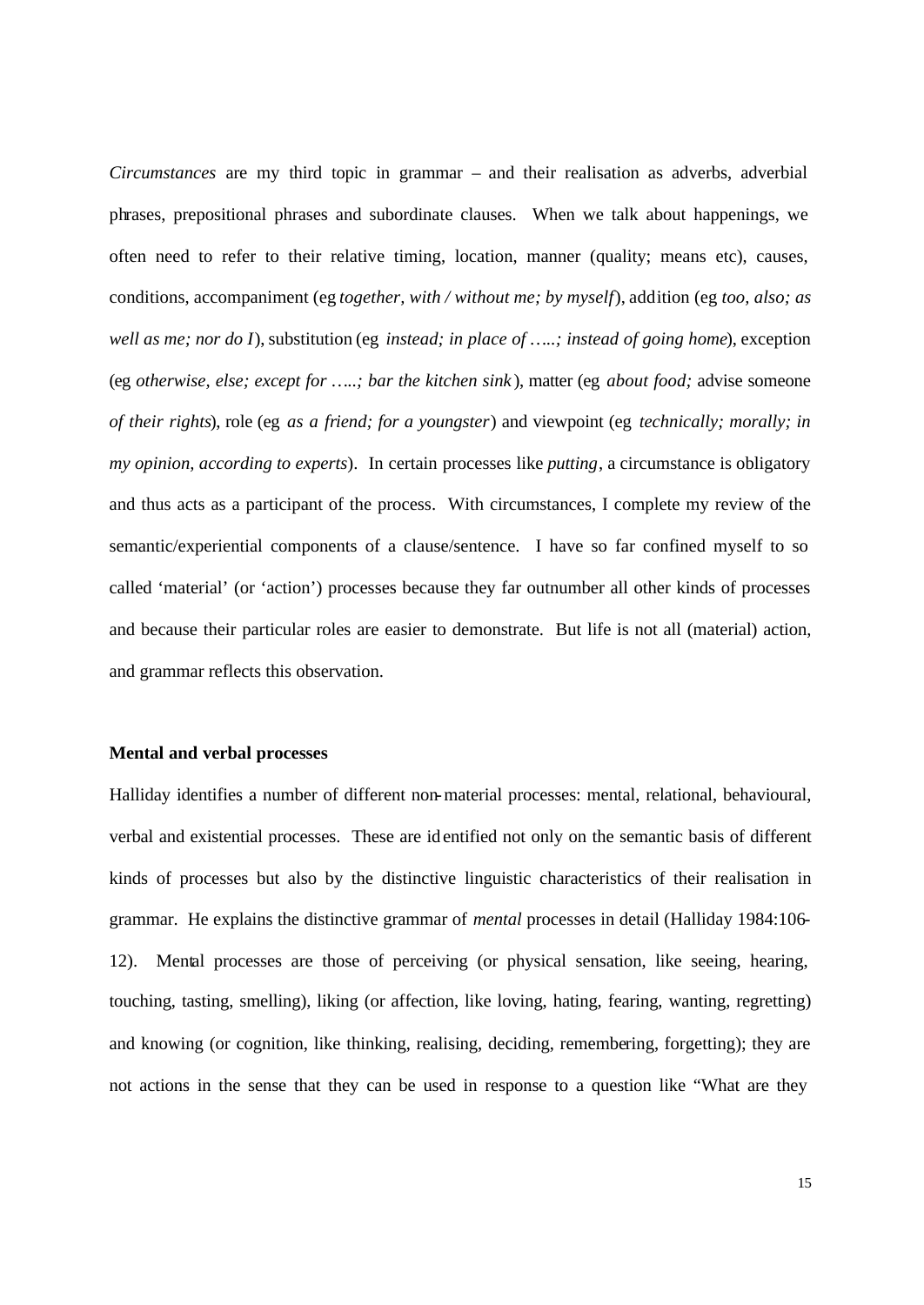doing?"Halliday points to the combination of five pieces of linguistic evidence to substantiate his claim that they operate differently from material processes.

- 1 There is always one participant that is human, ie one that 'senses', although animals and inanimate entities can be treated in a slightly humorous or quaint way as if they can sense, eg *My car doesn't like the rain.* Material processes have no such restriction, eg *The sun shone into his room.*
- 2 The participant that is 'sensed' (the 'phenomenon') need not be a thing, but may be a fact, eg *I saw him coming; She hates them shouting like that; He knows (that) they are coming.*
- 3 The progressive form of the verb is not typical, eg *I (can) smell gas,* not \**I am smelling gas.*
- 4 The process is not necessarily unidirectional; *Mary liked the gift* and *the gift pleased Mary* express for all intents and purposes the same process, in which *Mary* is the 'senser' and *the gift* is the phenomenon 'sensed', but either may be (grammatical) subject of the clause without involving the passive voice.
- 5 The verbs in mental processes not only cannot answer questions like "What are they doing?" or "What have they done?" but they cannot always be substituted by the verb *do*. We cannot say *What John did was know the answer.*

These distinctive grammatical characteristics of mental processes demonstrate how  $-$  at least in English – we conceptualise mental processes differently from material processes. In other words, the very language itself reflects this difference in our perception of processes (that is, the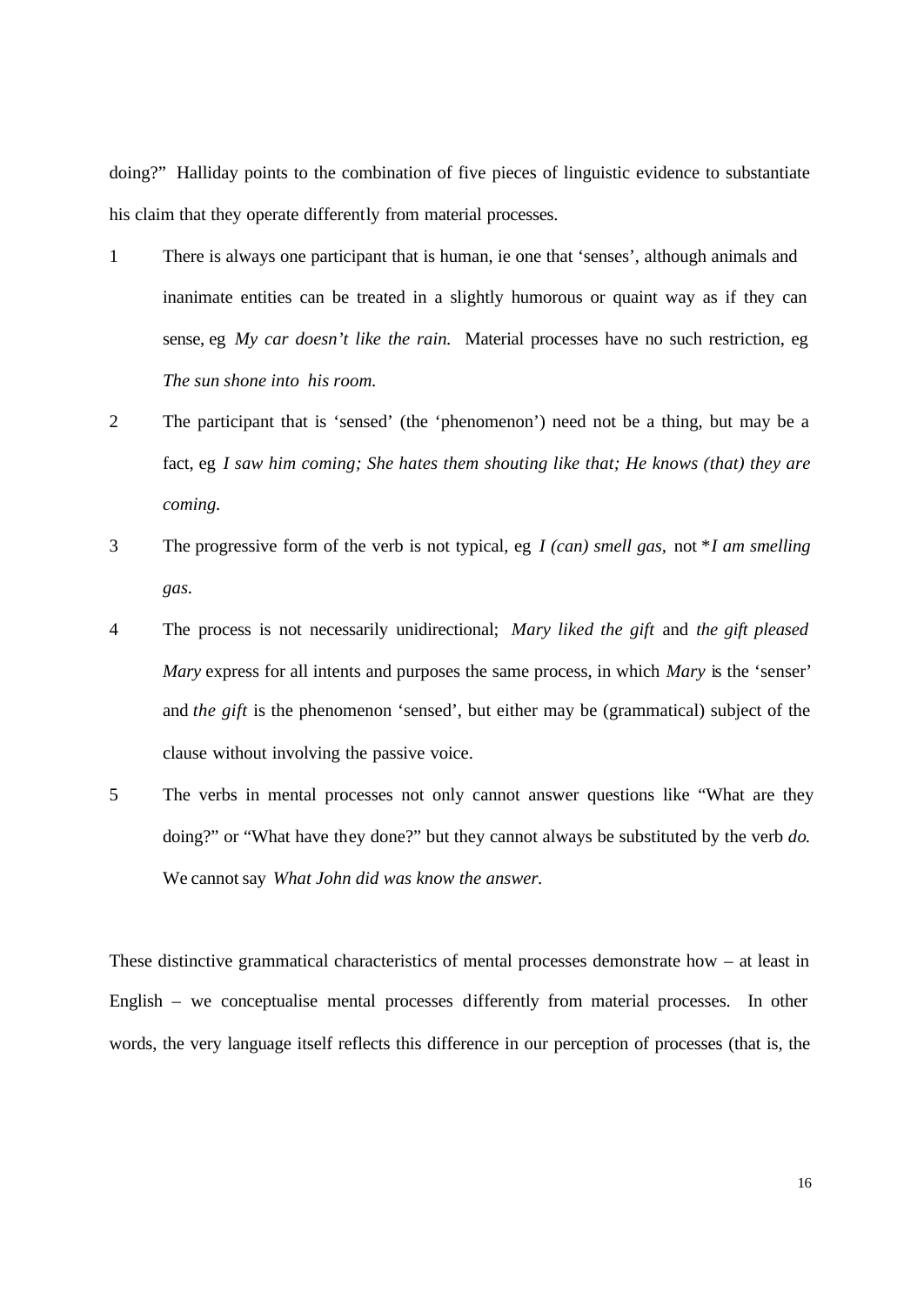different kinds of happening) by its grammatical forms and structures. This difference is alluded to, for example, in a learner dictionary's explanation of the difference between *see* and *look.*

> USAGE 1 Compare **see** , **look at**, and **watch**. To **see** is to experience with the eyes, and it does not depend on what you want to do. In this meaning, you can say *Can you* **see** *anything?* but not *Are you* **seeing** *anything?* When you use your eyes on purpose and with attention you **look at** something: *Stop* **looking at** *me like that!* (Longman Dictionary of Contemporary English, 1987:945)

*Looking* is a material process: the verb *look* readily appears in the progressive form, can be used in response to 'doing' questions (*What are they doing? Just looking at some photos*), can readily be substituted by *do* (*All they did was look at some photos*), and cannot take a 'fact' participant (\* *They looked that ….. )*. But it may be argued that *looking* and *seeing* both involve the mind and the eyes; however, the difference is alluded to in the above dictionary explanation; *seeing* is 'sensing' rather than 'doing', whereas *looking* is 'doing', not just 'sensing'. And we recognise this difference in English, not only lexically, but also grammatically. Just as our (English) conceptualisation of things in terms of countability is reflected in the grammar of nouns, so our (English) conceptualisation of processes is reflected in the grammar of verbs and clauses.

*Verbal* processes display a mixture of the grammatical characteristics of material and mental processes, as might be expected of processes that involve both the mind and 'doing'. As in material proc esses, verbs can take the progressive form and be substituted by *do (What he did*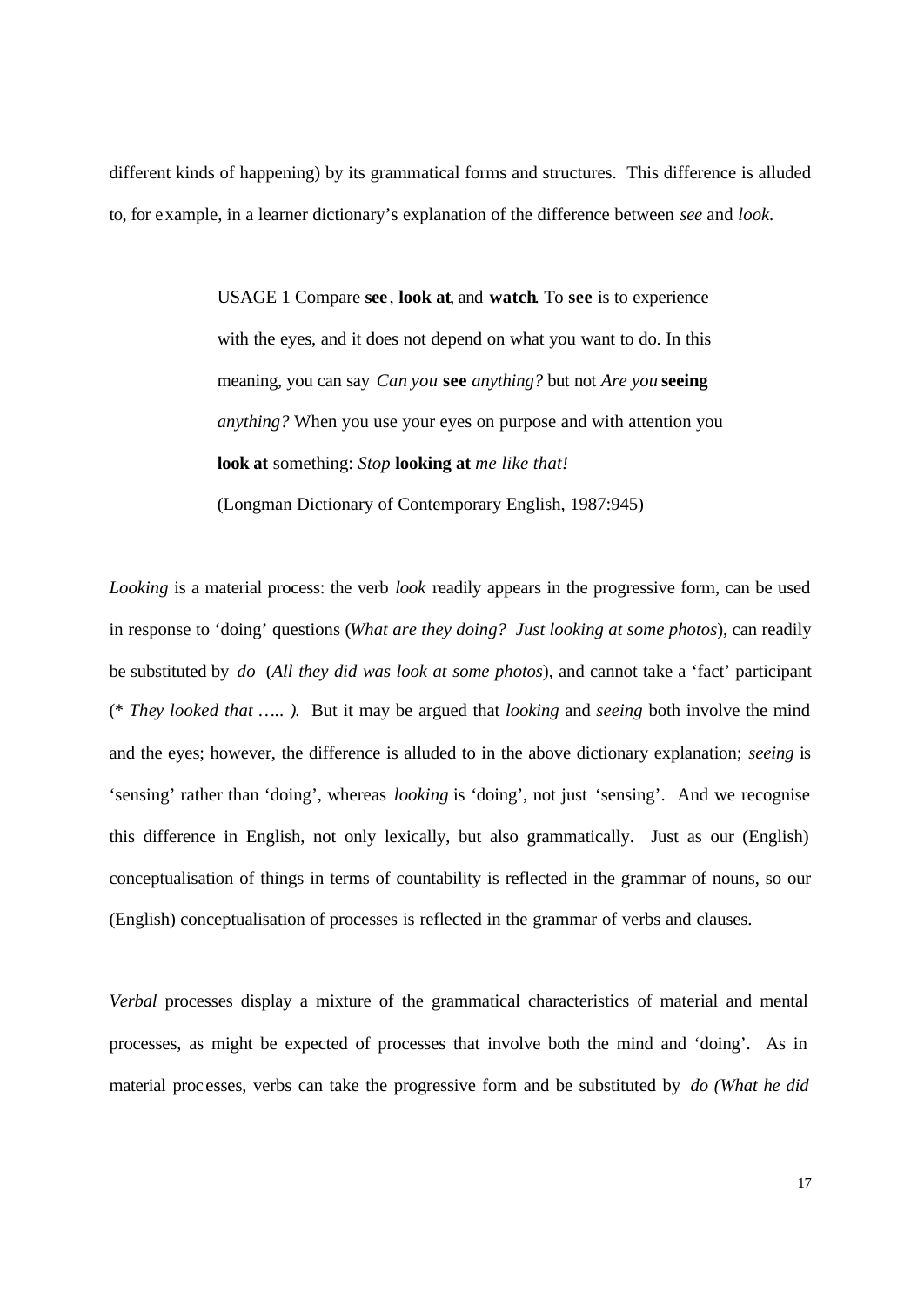*was say it in Welsh)*; they can take both range and beneficiary as participants (eg *He has been telling them a story*). As in mental processes, the equivalent of phenomenon can be either an entity or a fact (*He told her the truth; He told her (that) it was true*). Halliday (1985: 130) uses the term 'verbiage', but since this has such a negative connotation, I prefer the simple term 'message'. The mix of grammatical characteristics seems to reflect our perception of verbal processes as being a blend of both mental and material processes, and it is quite consistent with our consciousness of what language itself is and does, that verbal processes should be marked in this way.

Halliday identifies another type of process that is intermediate between material and mental, on semantic and historical grounds; these he calls behavioural processes which include looking, listening, counting (towards the 'mental' end) and singing, breathing (towards the 'material' end). However, he concedes that behavioural processes are virtually indistinguishable from intransitive material processes on grammatical grounds, and for that reason, I do not present behavioural processes as a separate category. Such processes are not separately identified, but are 'integrated' with material.

In this respect, Lock (1996) agrees with me, although he does give a brief description of what he calls 'mental-action' processes, like watching and listening. But again, these are not distinguished on grammatical grounds, other than the participant being human. It seems to me to be more consistent to recognise mental processes like seeing and hearing on grammatical grounds, and processes like looking, watching and listening as material processes, also on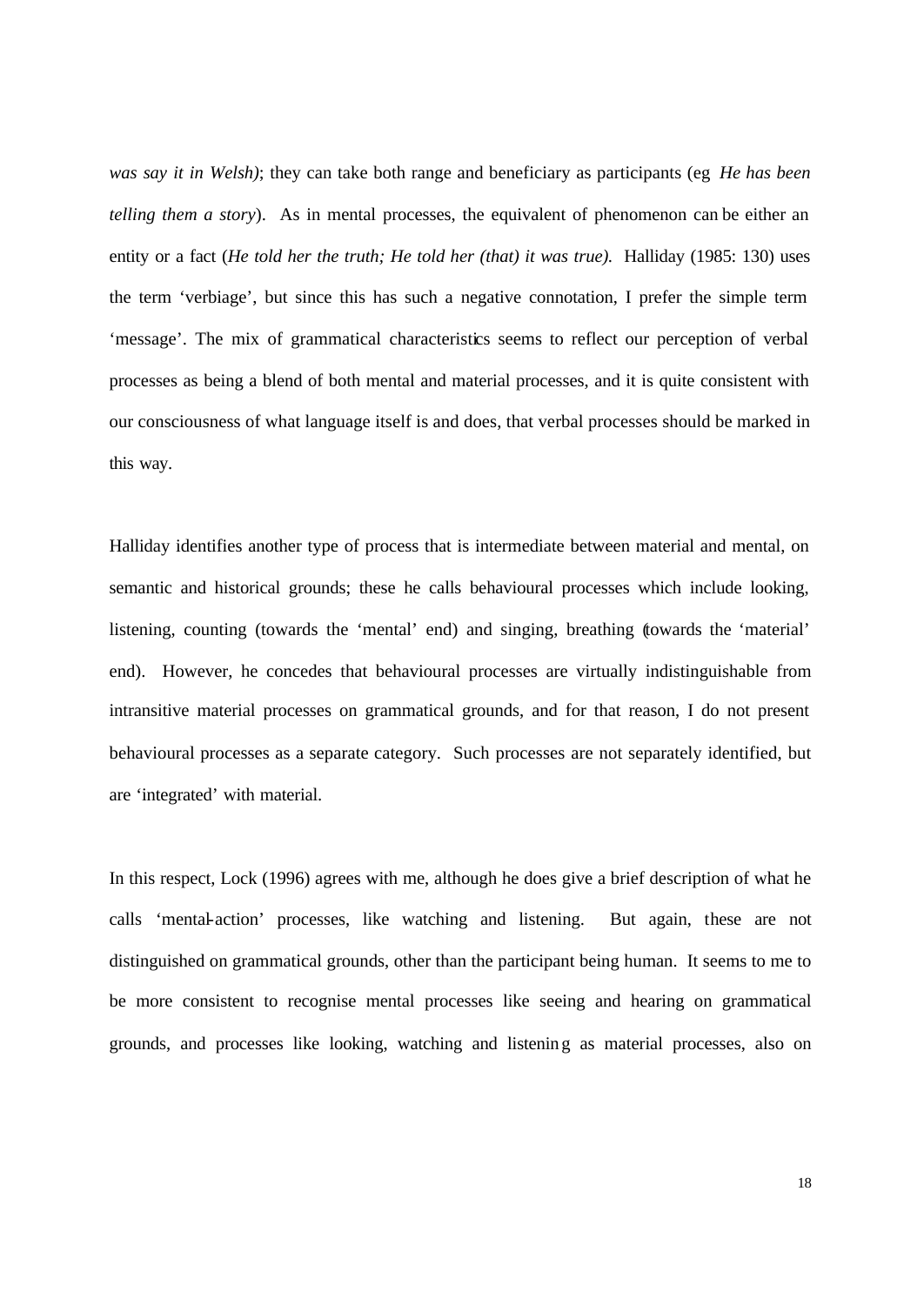grammatical grounds. Some verbs do double work however: *think* can either be mental (cognition), or material as in

16 What are you doing?

Just thinking to myself

*Taste* likewise can be not only mental (perception), but also material as in

17 What are you doing?

I'm just tasting this soup to see if it is all right

By abandoning a category of behavioural processes, the presentation of processes is also simpler as well as being more consistent – and it is easier to maintain the argument that our (English) conceptualisation of process types is reflected in our (English) grammar.

### **Relational and existential processes**

Halliday's presentation of relational processes is extremely complicated (Halliday 1985: 112-28) and it is small wonder that Eggins (1994), Bloor & Bloor (1995), Lock (1996) and Thompson (1996) all present much simpler versions. *Relational* processes are not 'happenings' as such but rather states of affairs, which might however be glossed as 'how things happen to be'. They are about being and having. The key terms are Attributes being related (or carried) by an entity, known as the Carrier. An Attribute may be a quality, an entity, a circumstance, a possession or even a process:

- 18 a The problem is enormous (quality)
	- b The problem is the amount of work (entity)
	- c The problem is in the mind (circumstance)
	- d The problem is yours (possession)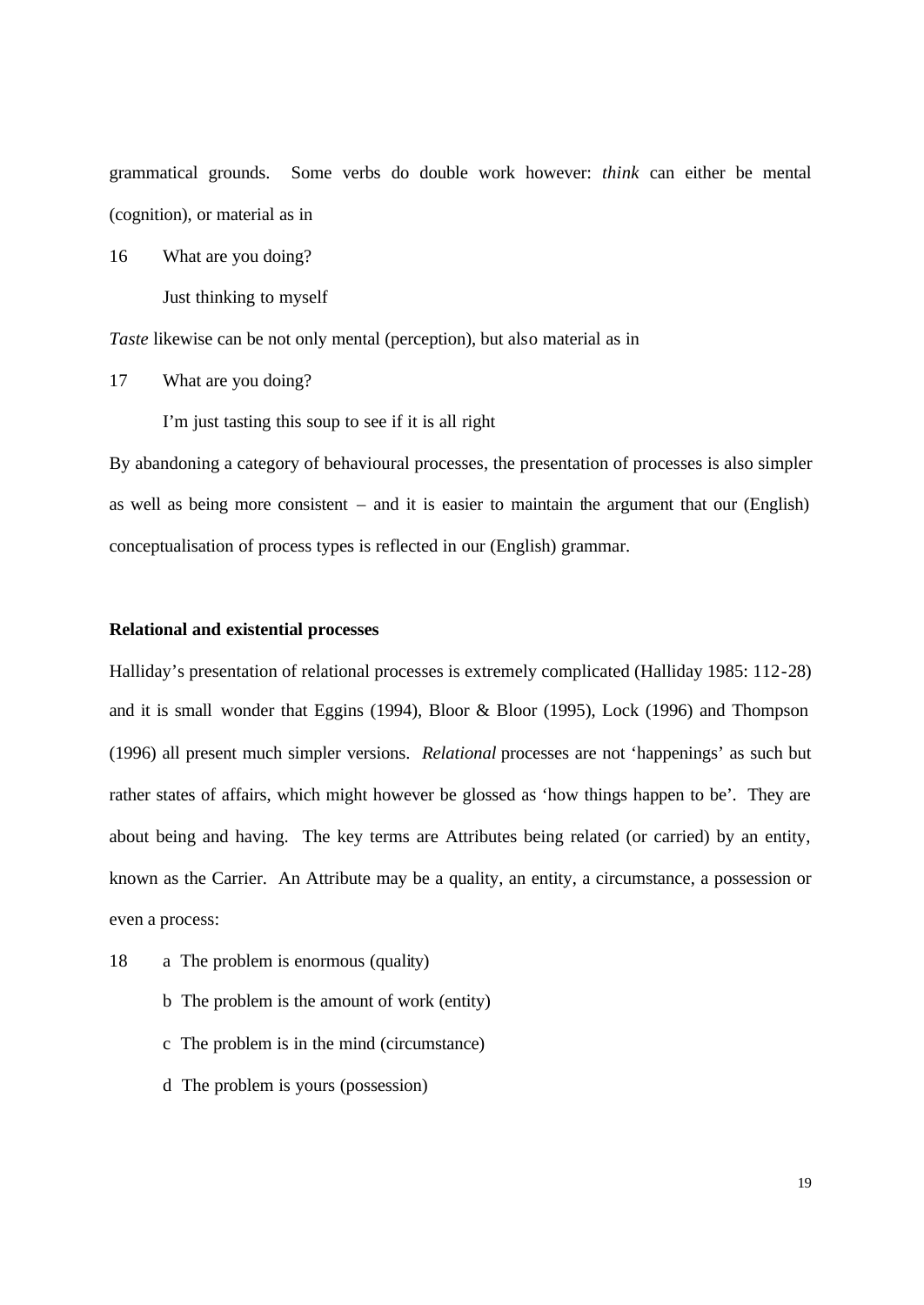e The problem is explaining this to the children (process)

The verb *be* is the principal marker of the relation between the Attribute and its Carrier, but other verbs can also have this function with an added dimension to the relation. One additional dimension is that of sensing:

19 a This book looks interesting

- b His voice sounds awful
- c This chair feels wobbly
- d That milk tastes funny
- e His cooking smells good

Another is that of a change of state:

20 a He's getting tired

- b He's growing tall
- c He's becoming quite handsome
- d The argument turned nasty

or indeed no change of state:

- 21 a She's keeping quiet
	- b She's staying at home
	- c She's remaining out of things

Lexical verbs of circumstances also indicate a specific relation between Attribute and Carrier

- 22 The Pyrenees stand between France and Spain (location)
- 23 The M4 goes as far as London (distance)
- 24 The lecture takes place at 2pm (point of time)
- 25 It lasts (for) one hour (duration)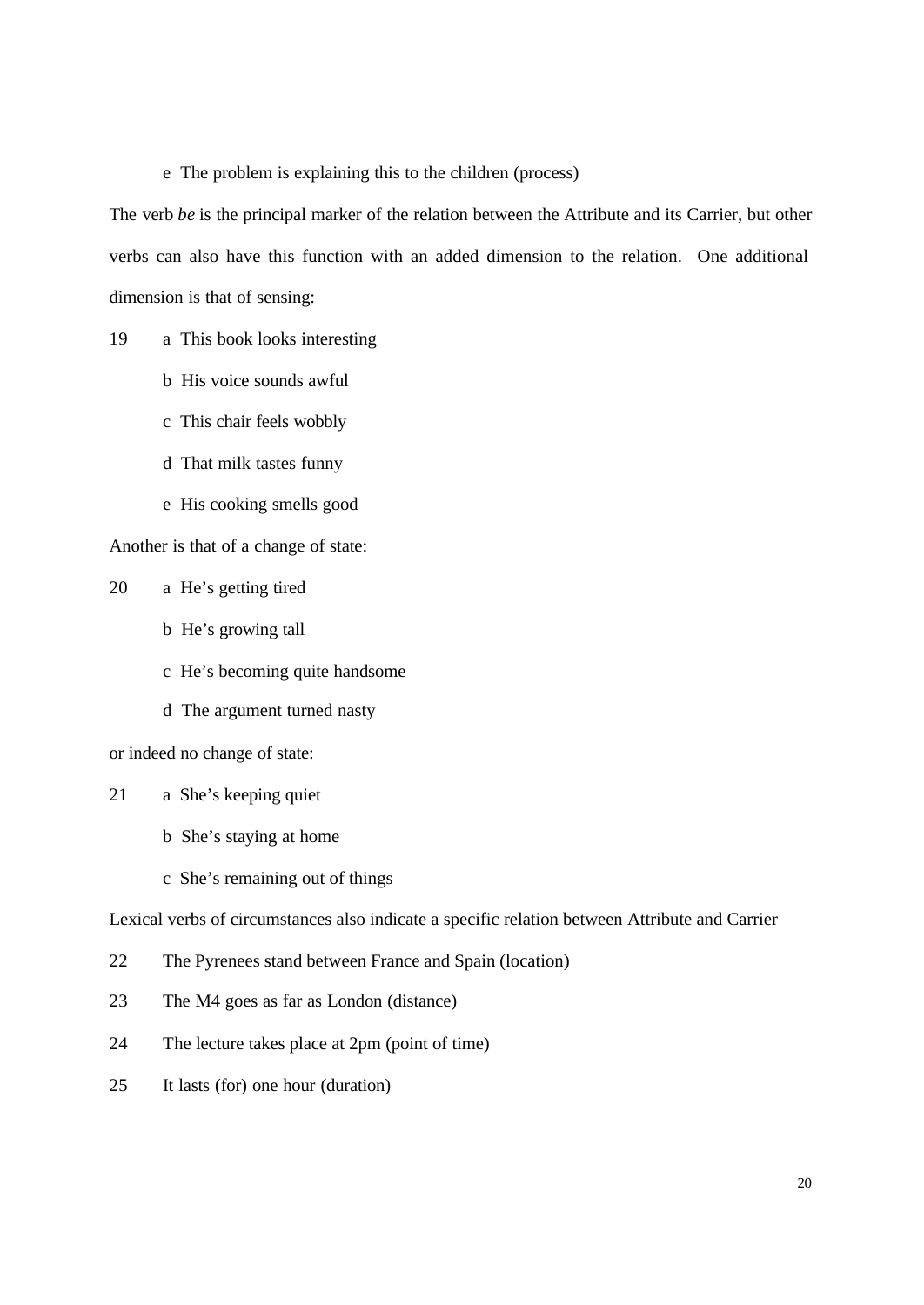*Have/have got* indicate possession

26 a She has (got) long black hair

- b He has (got) no sense of dress
- c They have (got) a few days off at Christmas

Similarly, *own, possess* and *belong*

27 They have (got) / own / possess two cars

28 The two cars  $(=$  attribute) belong to my neighbours  $(=$  carrier)

In relational processes, nothing is happening, and thus it may be argued that they are not true processes. However since we (in English) linguistically relate the Attribute to the Carrier by a verb, it can equally be argued that we (in English) perceive the relation as a process, while recognising that in other languages that is not the case.

*Existential* processes are similar in that nothing can be said to be happening, but simply existing (being there). The principal distinctive grammatical feature is the unstressed *there* with the verb *be.* The entity that is said to exist is called the Existent and is typically associated with a circumstance

- 29 a There's nobody in
	- b There's a new book on the market
	- c Once upon a time there was a little girl
	- d Let there be light

Lexical verbs occasionally indicate an existential process:

- 30 God exists or God doesn't exist
- 31 The powers that be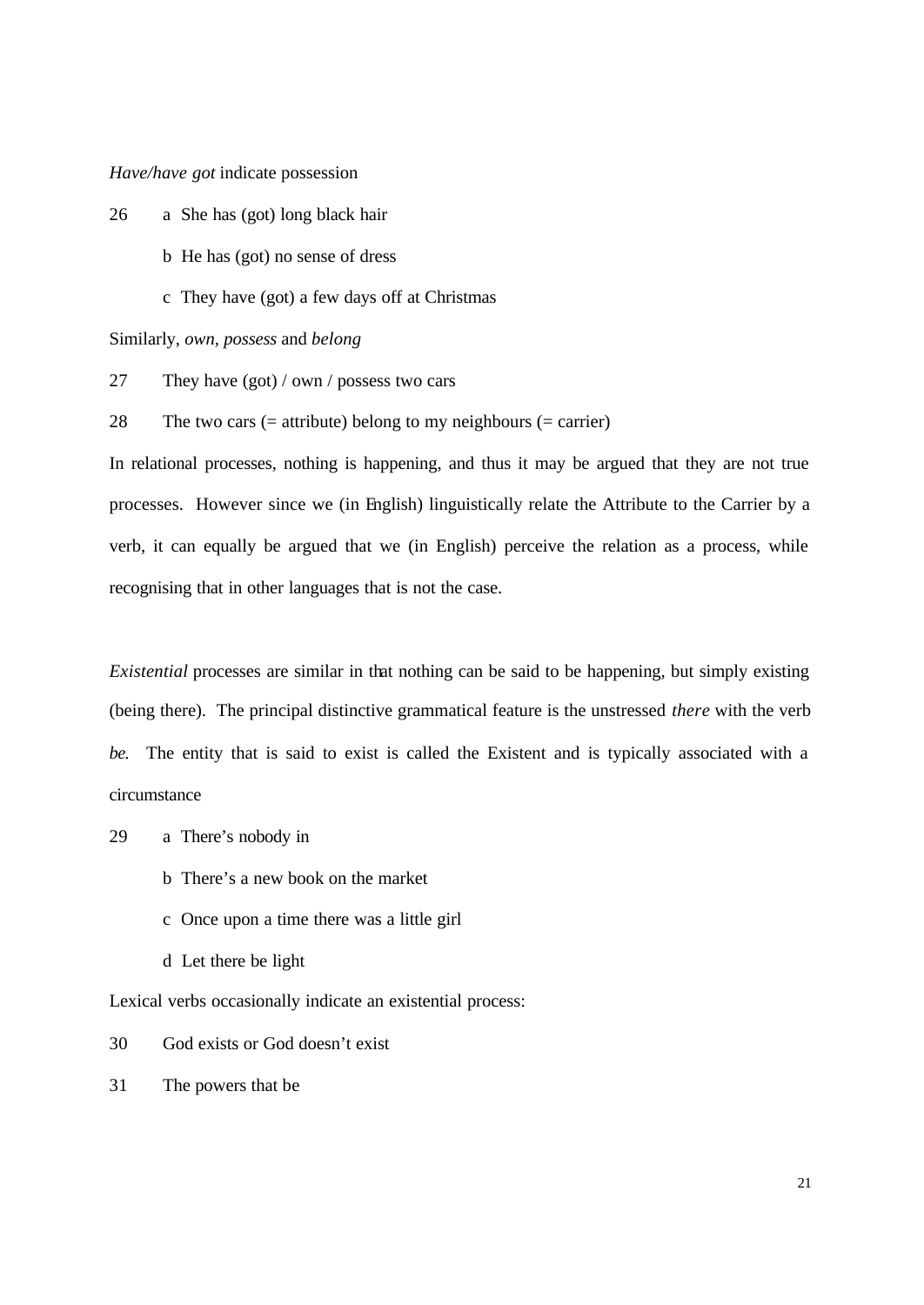# 32 There came a big spider

33 There now follows a party political broadcast

Thus ten different kinds of process are distinguished on linguistic grounds in English; our (English) grammar reflects our (English) perceptions of how things happen in life and how things happen to be. The ten processes can be summarised as follows

| Process type                | Participants (Circumstances are optional) |                |               |                          |  |  |
|-----------------------------|-------------------------------------------|----------------|---------------|--------------------------|--|--|
| <i>Material</i>             |                                           |                |               |                          |  |  |
| intransitive                | Actor                                     | <b>Process</b> |               |                          |  |  |
| transitive<br>$\mathcal{L}$ | Actor                                     | <b>Process</b> | Goal/Range    |                          |  |  |
| ditransitive<br>3           | Actor                                     | <b>Process</b> | Goal/Range    | Beneficiary/Circumstance |  |  |
| 4 Atmospheric               | it                                        | <b>Process</b> |               |                          |  |  |
| <b>Mental</b>               |                                           |                |               |                          |  |  |
| perception<br>5             | Senser                                    | <b>Process</b> | Phenomenon    |                          |  |  |
| affection<br>6              | Senser                                    | <b>Process</b> | Phenomenon    |                          |  |  |
| cognition<br>7              | Senser                                    | <b>Process</b> | Phenomenon    |                          |  |  |
| <b>Verbal</b><br>8          | Sayer                                     | <b>Process</b> | Range/Message | (Beneficiary)            |  |  |
| <b>Relational</b><br>9      | Carrier                                   | <b>Process</b> | Attribute     |                          |  |  |
| Existential<br>10           | there                                     | Process        | Existent      |                          |  |  |

(This chart represents a slightly simplified version of the processes described by Halliday (1985/1994), Eggins (1994), Bloor & Bloor (1995), Lock (1996) and Thompson (1996); similar treatments, with alternative terminology, are found in Jackson (1990) and Dirven & Verspoor (1998).)

### **Multi-process verbs**

Next comes a further warning of the polysemy of some verbs in terms of processes. *Seeing*, for instance, is assumed at first to represent a mental process of perception/sensation:

34 Do you see those three trees on the top of the hill? (not \* are you seeing …..)

But there are other kinds of *seeing*, as in the mental process of cognition:

35 I see that they have decided to chop them down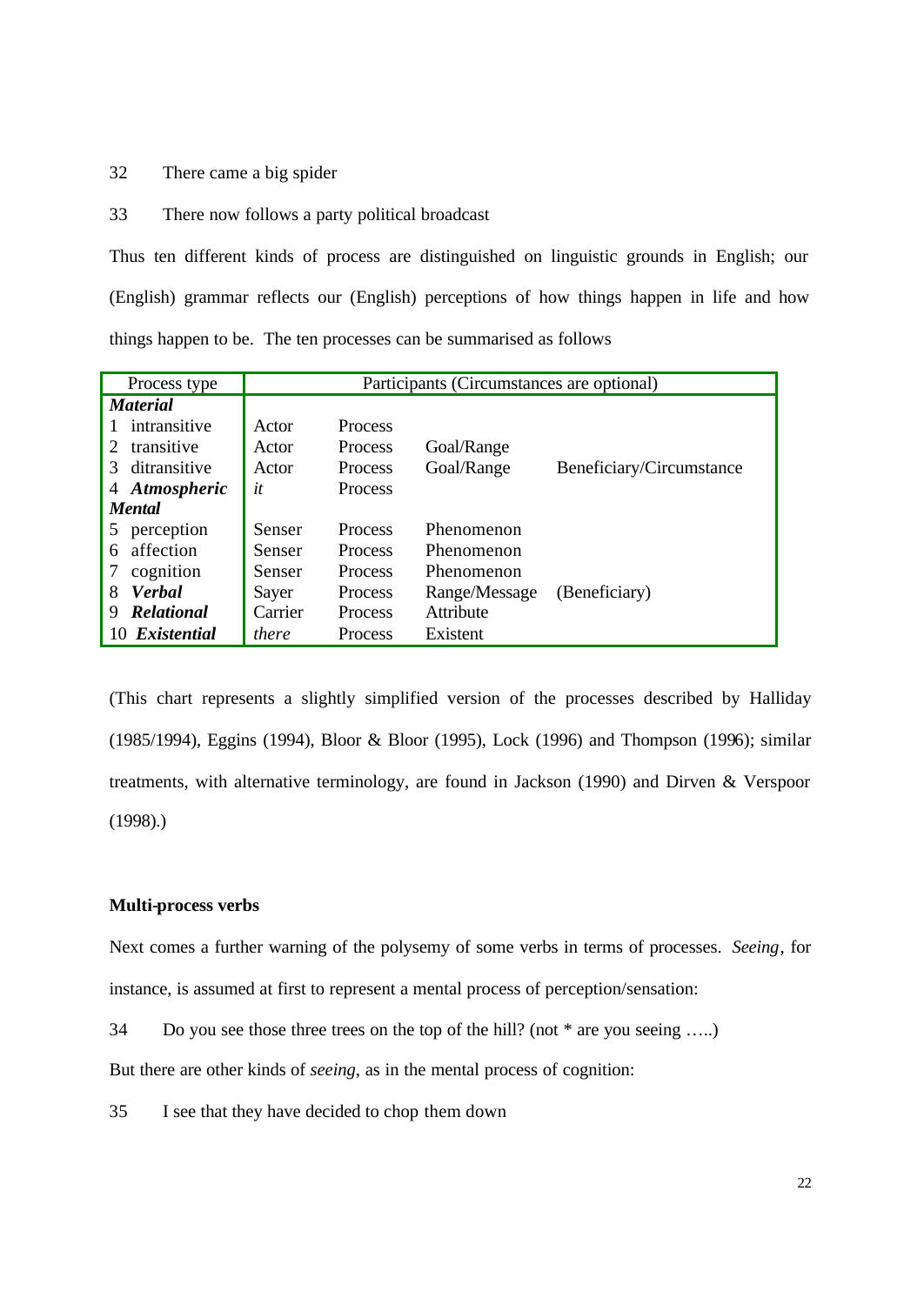and a material/action process:

36 I am seeing the councillors about it tomorrow

which all display different syntactic characteristics. I produce a sample list of such 'tricky' verbs!

## **Mismatches**

I feel then I have to address the issue of mismatching between process types and linguistic form, such as intransitive processes being realised via transitive forms like *I had a long hot bath,* and transitive processes via intransitive forms like *I washed, shaved and dressed*. The first I explain as an English preference for ways of indicating the quality of certain intransitive processes; we could not say anything like \**I bathed hotly for long*; the second as an assumption in Englishlanguage culture that if the 'goal' of certain transitive processes is covert it indicates that the goal is identical to the actor.

Such explanations lead to a consideration of cross-linguistic mismatches. An identical happening can be realised in different ways in different languages; *washing* is always expressed with a transitive verb in French and German, but not in English – we do not feel the necessity of using reflexive pronouns. Welsh does not have a separate form for indicating an existential process, as English, French (*il y a*) and German (*es gibt*) have. Welsh and Spanish have two verbs for *being* to distinguish locative and non-locative relations. Arabic does not require a verb for *being* for relational 'processes' in the present. Atmospheric processes (*it is raining*) vary quite considerably amongst languages. French and German distinguish movement processes in a way that English does not, with *etre / sein* forms in the perfective tenses. German has a range of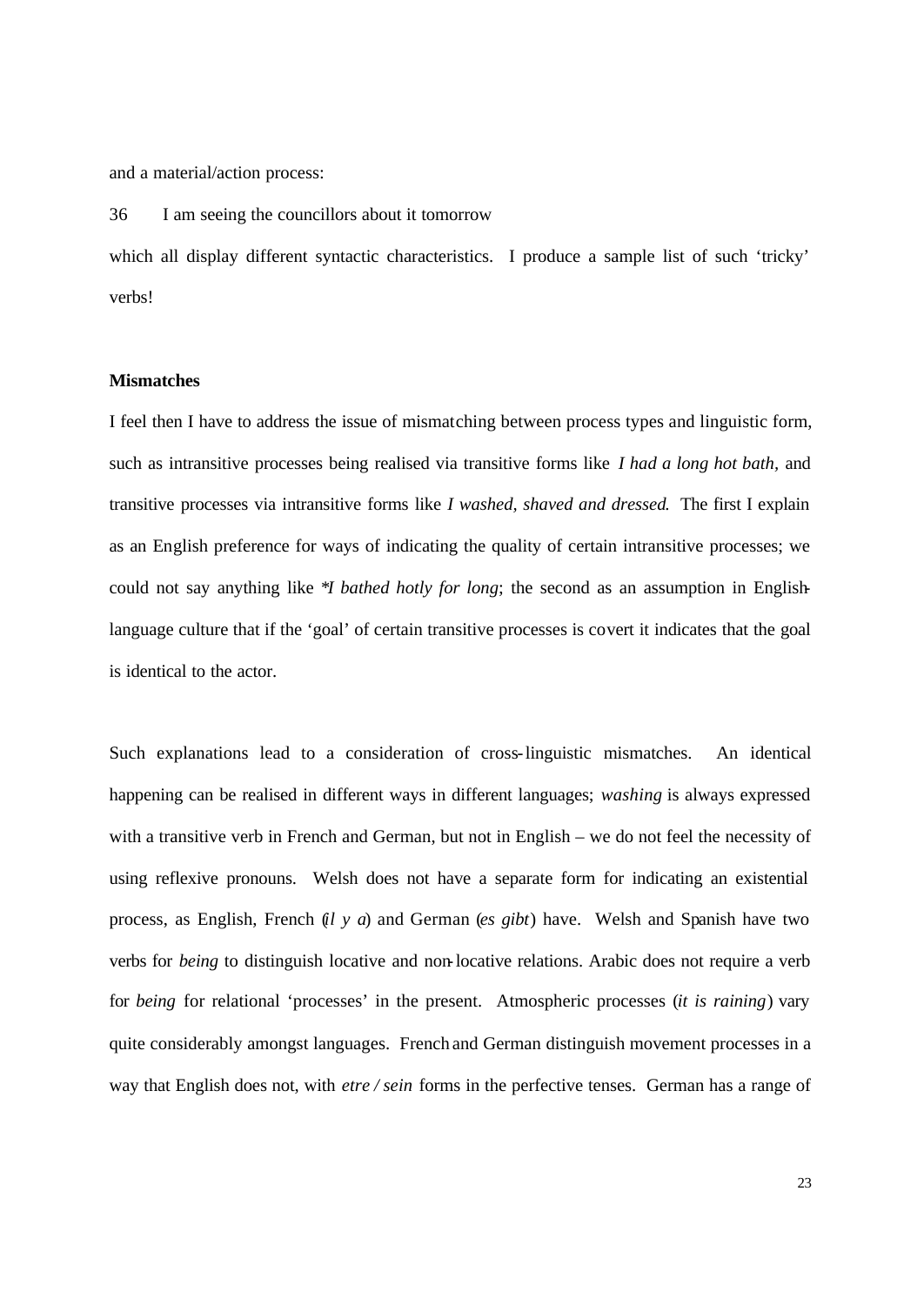'social' processes which require not a goal, but a beneficiary (ie an indirect object), eg *helfen, dienen, danken, trauen.*

Unfortunately I simply do not have enough lecture time to cover modals, phase, causation, or phrasal verbs with non-literal meaning (eg *step in* = 'intervene'; *give up;* etc) if I wish also to introduce the textual and interpersonal functions as a prelude to an introduction to pragmatics.

### **Students' task**

One task that is set the students is to identify four different kinds of process in a piece of informal conversation which they themselves set up, record and transcribe. They must analyse the whole clause in which each process type occurs, identifying not only the process itself, but also each participant and any circumstance. To aid them, a proforma is presented, and used in class (and as homework) in three different genres: a recording (with a transcript) of a piece of informal conversation, the text of a recipe, and the text of a piece of academic writing. Three different genres are used to underline the notion that processes lie behind the grammar of **all** kinds of language. Written guidelines are produced on how to go about analysing processes, participants and circumstances in any piece of discourse.

The example of informal conversation was the first extract in Carter & McCarthy (1997), part of which is reproduced below.

*S1: so anyway . um . my cousin Mervin . that was in the REME . uh . got me a thirty eight*

*S2: gun*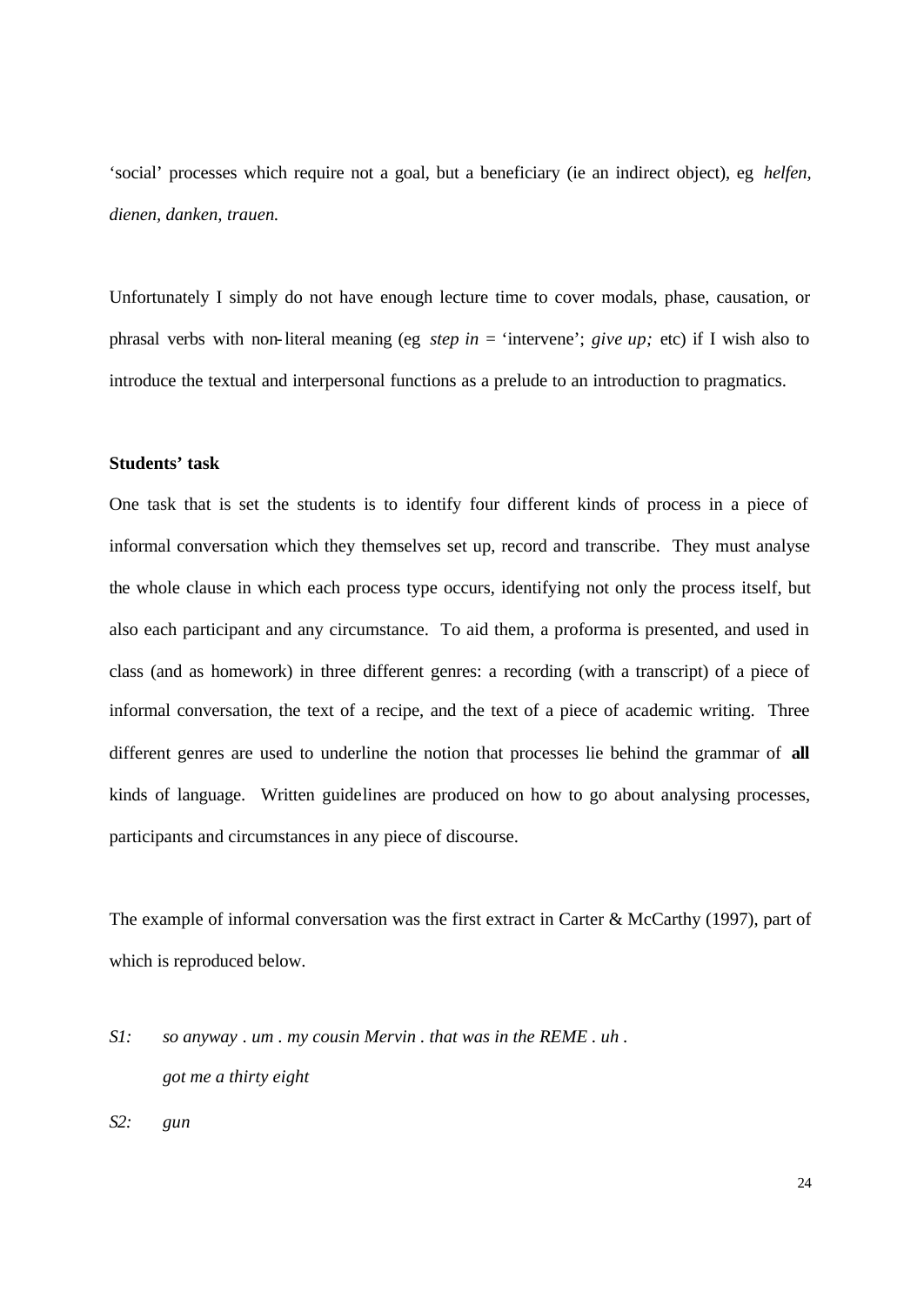*S1: Wesson . Smith and Wesson . special . and Benny's . no it wasn't it was Rick Holmans's shed . and Benny . Brian Beddingfields . knew his dad had some ammunition . from the war . and he found it and they were thirty eights . so we um . took them over the marshes and shot a couple of rounds off and that was great and then one . one day we were in up Prospect Road . near the scout hut . in a shed . in a . um Rick Holmans's shed . so there was four of us in this . sort of eight by s . six shed (0.5) and we were playing about with the thing . and we messed about with it and did the usu you know and and sort of said oh we'll put a cross in it and make a dum-dum of it . and fired it . in the shed . at . at at the bit of wood (laughter) . and this bullet went round the shed about three times . and we all just froze . (laughter) and this bullet went round and round and round (laughter) was absolutely outrageous . and we had no concept of what we what could have happened*

'Getting' is recognised as the first process, with an actor (*my cousin Mervin that was in the REME*), a beneficiary (*me*) and a goal (*a 38 Smith and Wesson special*); the process is thus also recognised as a ditransitive material process.

The speaker then starts a new clause but abandons it, reconsiders his message and produces his second full clause, which begins unhelpfully with *it*. One is left to assume that *it* refers to a setting which is subsequently identified: thus the process is relational (*be*), *Rick Holman's shed* is the attribute related to the carrier *it*.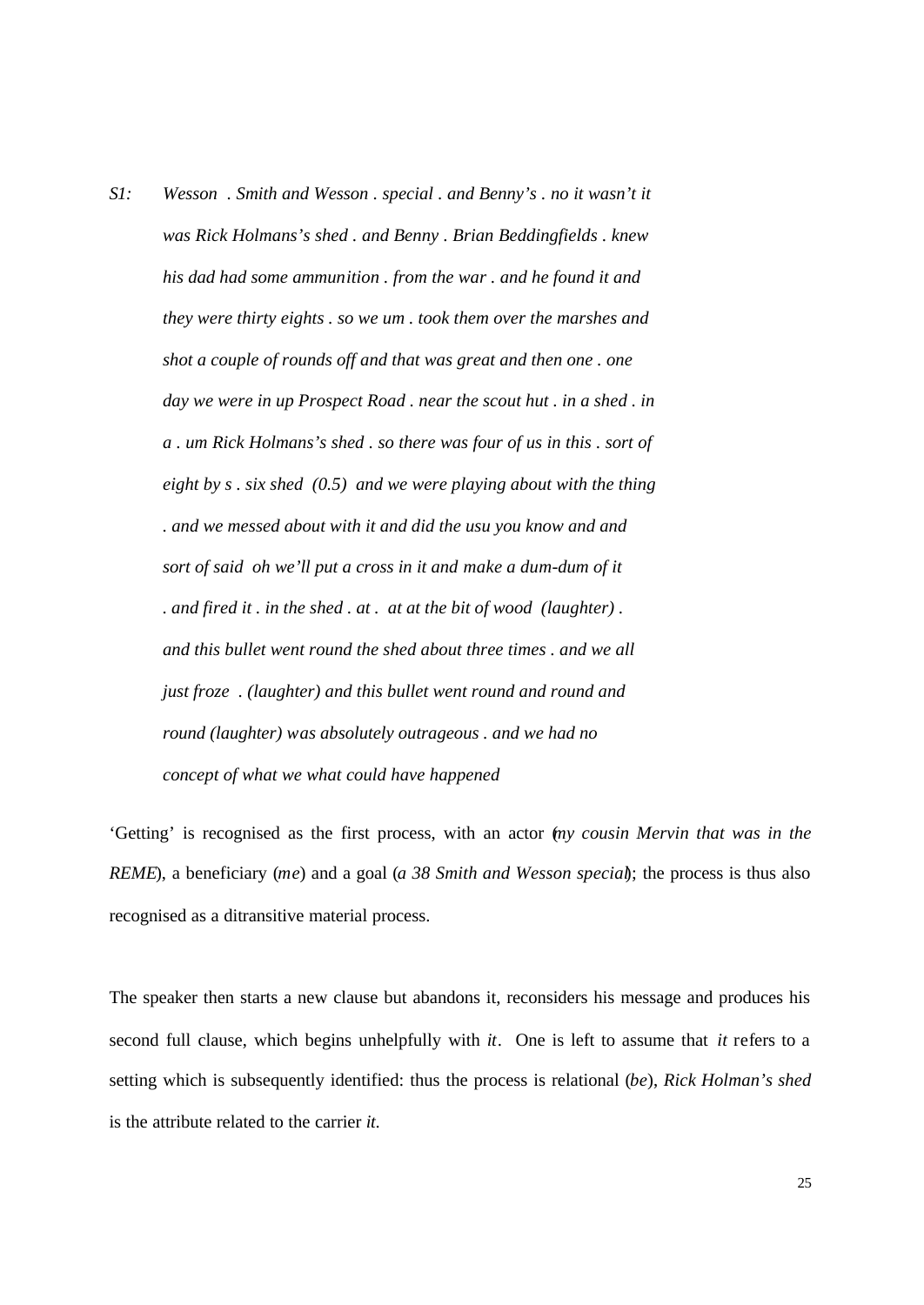The speaker now moves the narrative on, having established its topic and the setting, and does so by referring to a mental process of cognition, 'knowing'. The 'knower', or senser, is *Brian Beddingfields* (aka *Benny*) and the phenomenon that is known is *his dad had some ammunition from the war*.

Next comes another mental process, but this time, of perception, 'finding', with Benny (= *be*) still as the senser and the ammunition  $(= *i*)$  as the phenomenon.

And so the procedure continues, identifying processes and participants, and also circumstances which happen not to feature in these first four clauses. (Circumstances did feature soon afterwards in the clause *we took them over the marshes*, where the prepositional phrase *over the marshes* expresses a location.) What is immediately apparent is that the first four clauses each represent a different kind of process with their distinctive grammar. (The students' task would have been thereby completed if this text had been theirs!)

The main point is that the students were examining grammar not from the standpoint of form – identifying subject, verb, verb form, direct and indirect object, main clause, relative clause, report clause, etc – but from the standpoint of meaning, the representation of experience. In our experience of life, we know that there is a kind of activity that is captured in the lexical verb *get* (in the sense of 'obtain'/'fetch') which, we know, involves an actor, a beneficiary and a goal; grammar, in its experiential function, provides the mechanism for drawing these participants together around the process. Similarly we know that in our experience of life, it is important to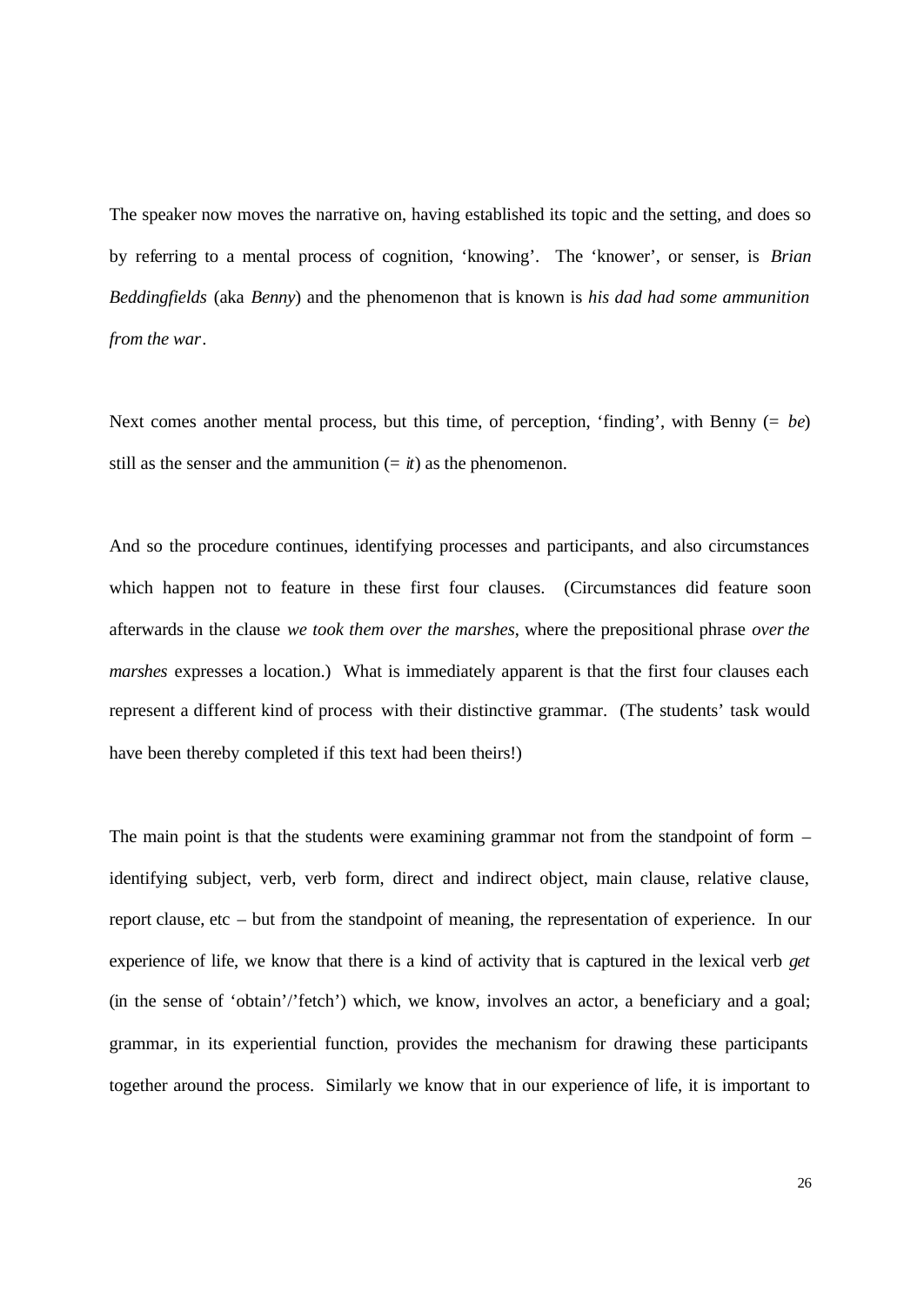be able to identify things; we use grammar for that precise purpose, relating an attribute to a carrier via a verb like *be*. Likewise the two kinds of mental process illustrated above; *know* and *find* exhibit the typical grammatical characteristics that classify verbs expressing mental processes as detailed above: a senser instead of an actor, a phenomenon that is sensed – in one case a fact, in the other, a thing – the inappropriateness of replacing the verbs with *do*, and the unlikeliness of progressive forms of the verb (not \**Benny was knowing his dad …., \*he was finding it;* NB *he was finding it difficult* represents a different meaning of *find.*)

#### **Students' response**

How well did the 175 first year students respond to this approach? Feedback from seminars was pretty uniform: the initial response was one of the kind of bafflement that comes when one is required to abandon a familiar notion in order to consider an alternative, but once they saw syntax as a representation of their own experience of happenings – and not as a minefield of often deceptive forms and structures – they took to the analysis with intelligence and (to a certain degree) enthusiasm. This approach to grammar appeared to be new to them all.

How well did they perform their task? They had to identify four different kinds of process in the conversation they themselves recorded and transcribed; this meant applying a new approach to syntax with entirely original data. A proforma was provided:

process: *get* (material ditransitive) actor: *my cousin Mervin that was in the REME* beneficiary: *me*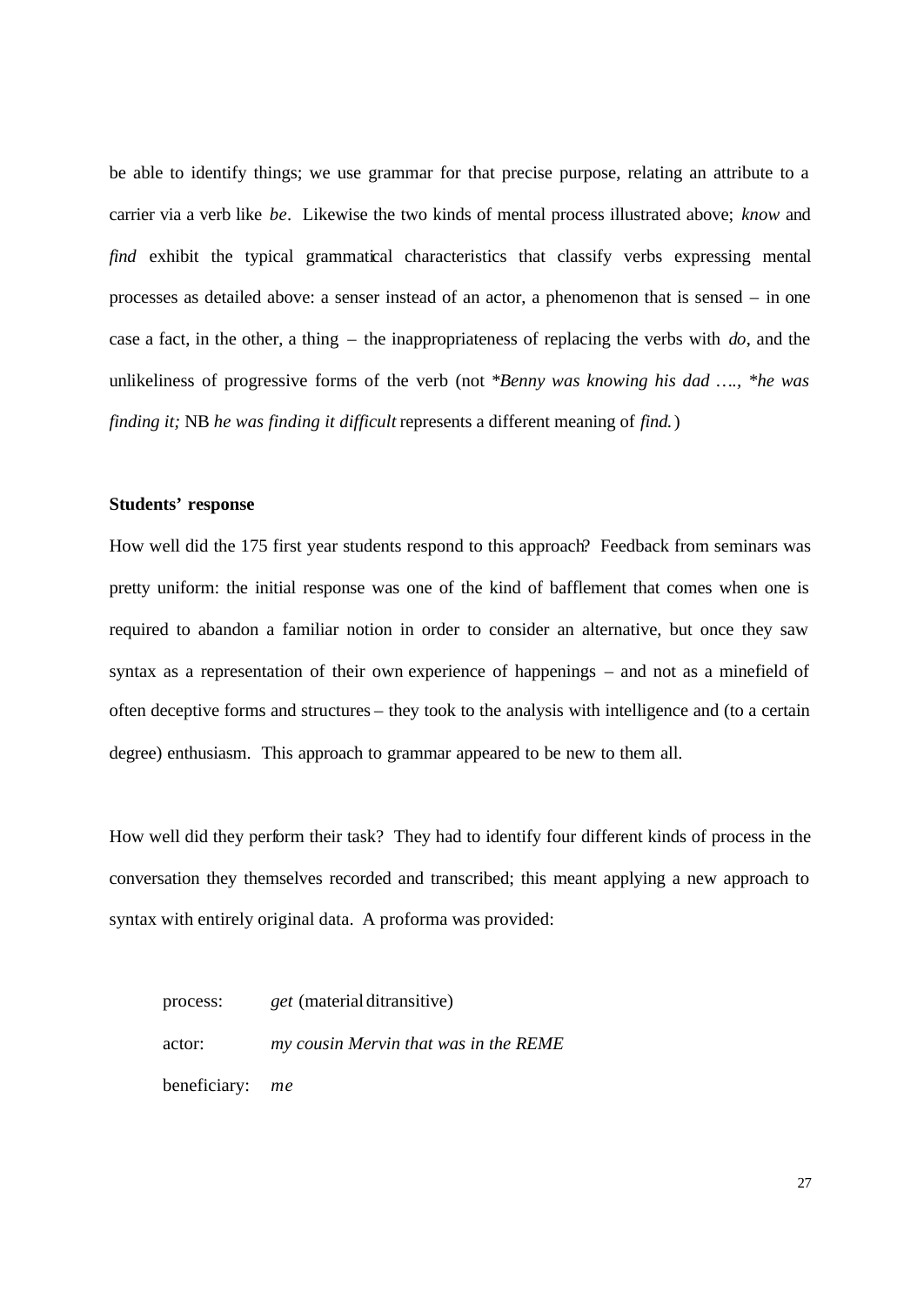goal: *a 38 Smith and Wesson special*

circumstance: none

etc.

Did the students with A level English language or other modern language have an advantage? The results are interesting. Each script was marked (and in many cases double-marked) out of 25; 6 points were allocated to each process analysis, and an extra point added if the student had set out the participants and circumstances clearly, according to the proforma. 18 students scored a maximum of 25; 8 of them had A level English, 6 an A level in a modern language, 4 had no language A level. 18 students scored 12 or less, ie got a maximum of two of four process analyses right; 4 of these students had A level English, another 4 an A level in a modern language, and 10 no such A level. Thus a relevant A level background was no guarantee of success, and the lack of such a background no bar to success. The average scores by A level background and by degree orientation reveal the same conclusion.

|                       | A level background |                               |                                  |         |
|-----------------------|--------------------|-------------------------------|----------------------------------|---------|
| Degree<br>orientation | A level<br>English | A level<br>Modern<br>Language | No A level<br>Language<br>course | Average |
| Language              | 19.26              | 20.66                         | 19.77                            | 19.51   |
| Communication         | 19.0               | 18.2                          | 17.93                            | 18.39   |
| Subsidiary            | 14.66              | 19.5                          | 16.16                            | 17.61   |
| Average               | 18.82              | 19.4                          | 17.13                            | 18.18   |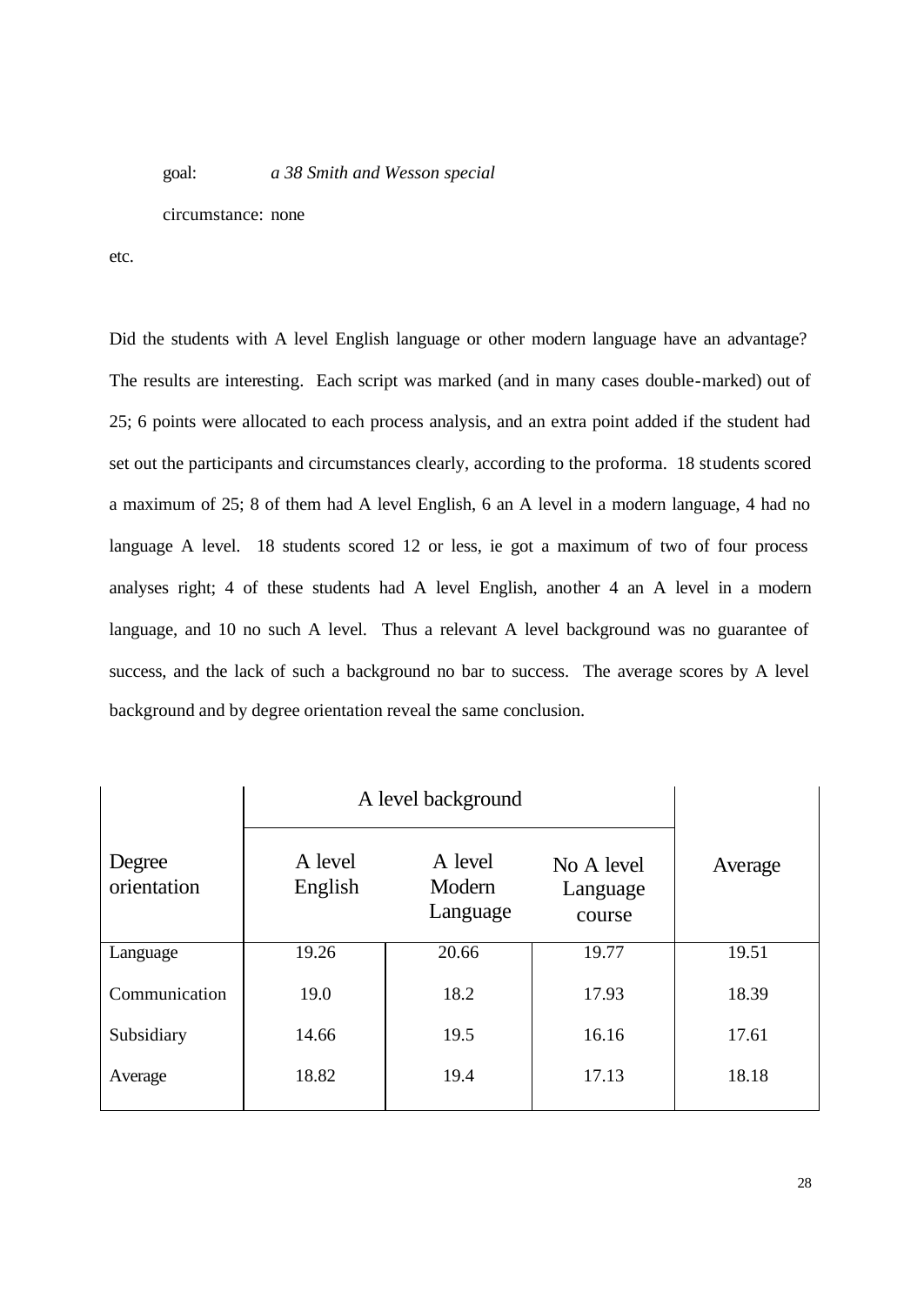Average scores by A level background and degree orientation

The average score from 185 scripts was 18.18 out of 25. Perhaps unsurprisingly, those students who have embarked on a degree programme with a clear language orientation scored 1.33 points higher on average; however, those with no language orientation in their degree programme scored only a little less, just 0.57 less on average. Interest and motivation are very likely to account for such differences. The group of students who scored best were those with a modern language A level background who had embarked on a language -oriented degree course, but those with no A level language course outperformed those with A level English amongst the groups of students on a language -oriented degree programme. Indeed, the poorest performers were those with A level English who had not chosen a language-oriented degree programme, scoring a rather low average of 14.66.

I believe that this shows that in general terms, the content of the grammar section of the *Language in Communication* course succeeded in satisfying the challenge to devise a programme of studies in grammar that would not unduly favour students with a language A level background nor unduly disadvantage those with no such background, and at the same time present something novel that related to their own experience. The range of total average scores by A level background and by degree orientation is surprisingly, but reassuringly, small.

### **References**

Bloor, T & Bloor, M (1995) *The Functional Analysis of English* London: Arnold Crystal, D (1996) *Rediscover Grammar* rev ed Harlow: Longman Carter, R & McCarthy, M (1997) *Exploring Spoken English.* Cambridge: CUP Carter, R & McCarthy, M (1999) 'The English *get*-passive in spoken discourse: description and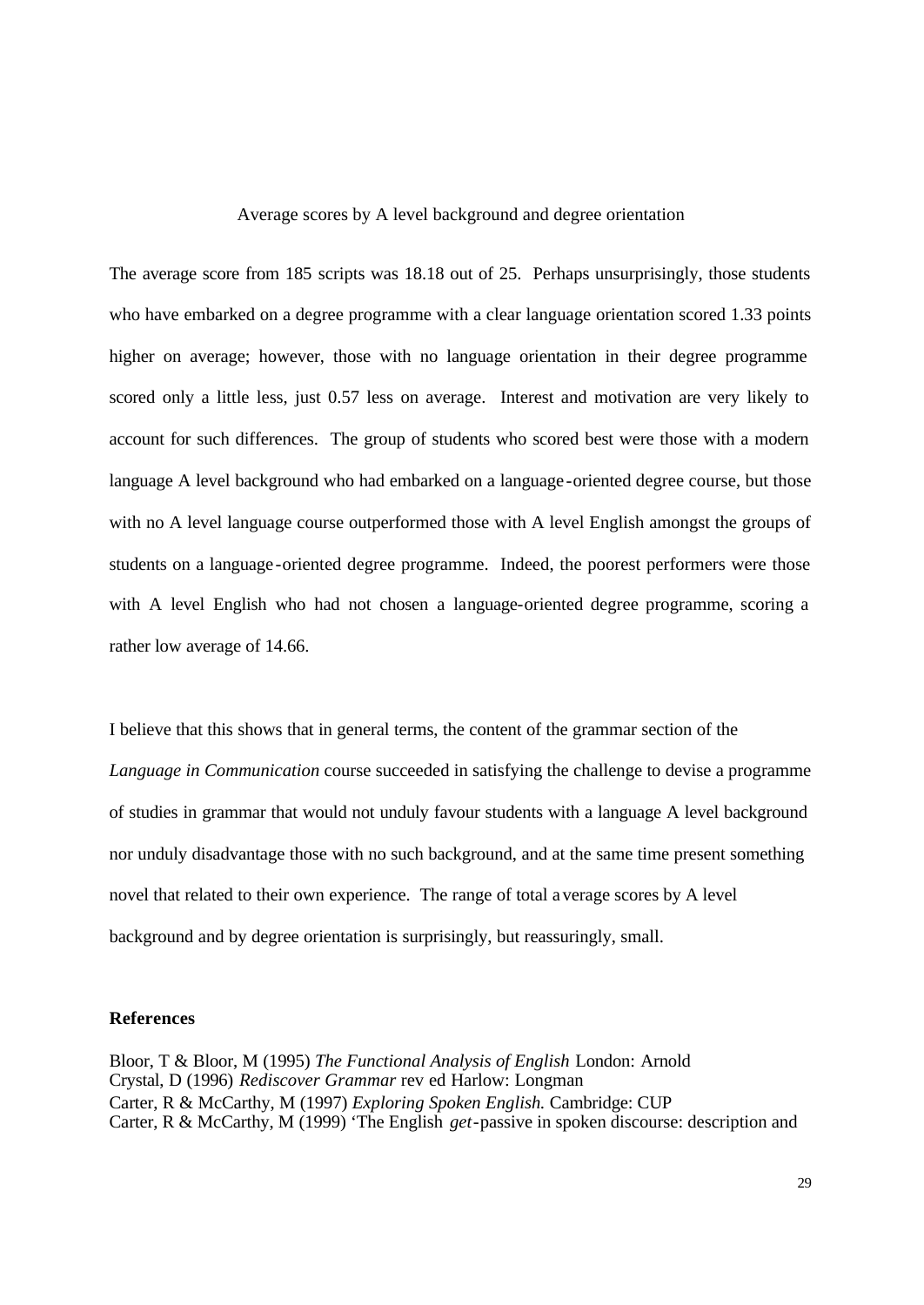implications for an interpersonal grammar', *English Language and Linguistics 3/1* :41-58

- Dirven, R & Verspoor, M (eds) (1998) *Cognitive Exploration of Language and Linguistics.* Amsterdam: John Benjamins
- Eggins, S (1994) *An Introduction to Systemic Functional Linguistics* London: Pinter
- Gronemeyer, C (1999) 'On deriving complex polysemy: the gr ammaticalization of *get*', *English Language & Linguistics 3/1*:1-39
- Halliday, M A K (1985/1994) *An Introduction to Functional Grammar* London: Arnold
- Hudson, R (2001) 'Grammar teaching: why, when, how and what?', Subject Centre Grammar
- Supplement, *Liaison 3*. Languages, Linguistics and area studies Subject Centre
- Jackson, H (1990) *Grammar and Meaning* London: Longman
- Jespersen, O (1909-49). *A modern English grammar on historical principles.* Heidelberg/Copenhagen: Carl Winters Universitätsbuchhandlung/Enjar Munksgaard. Reprinted London:1961
- Leech, G & Svartvik, J (1994) *A Communicative Grammar or English* 2<sup>nd</sup> ed Harlow: Longman Lock G (1996) *Functional English Grammar* Cambridge: CUP
- *Longman Dictionary of Contemporary English* (1987) London: Longman
- Martin, J R, Matthienssen, C M I M & Painter, C (1996) *Working with Functional Grammar* London: Arnold
- Thompson, G (1996) *Introducing Functional Grammar* London: Arnold